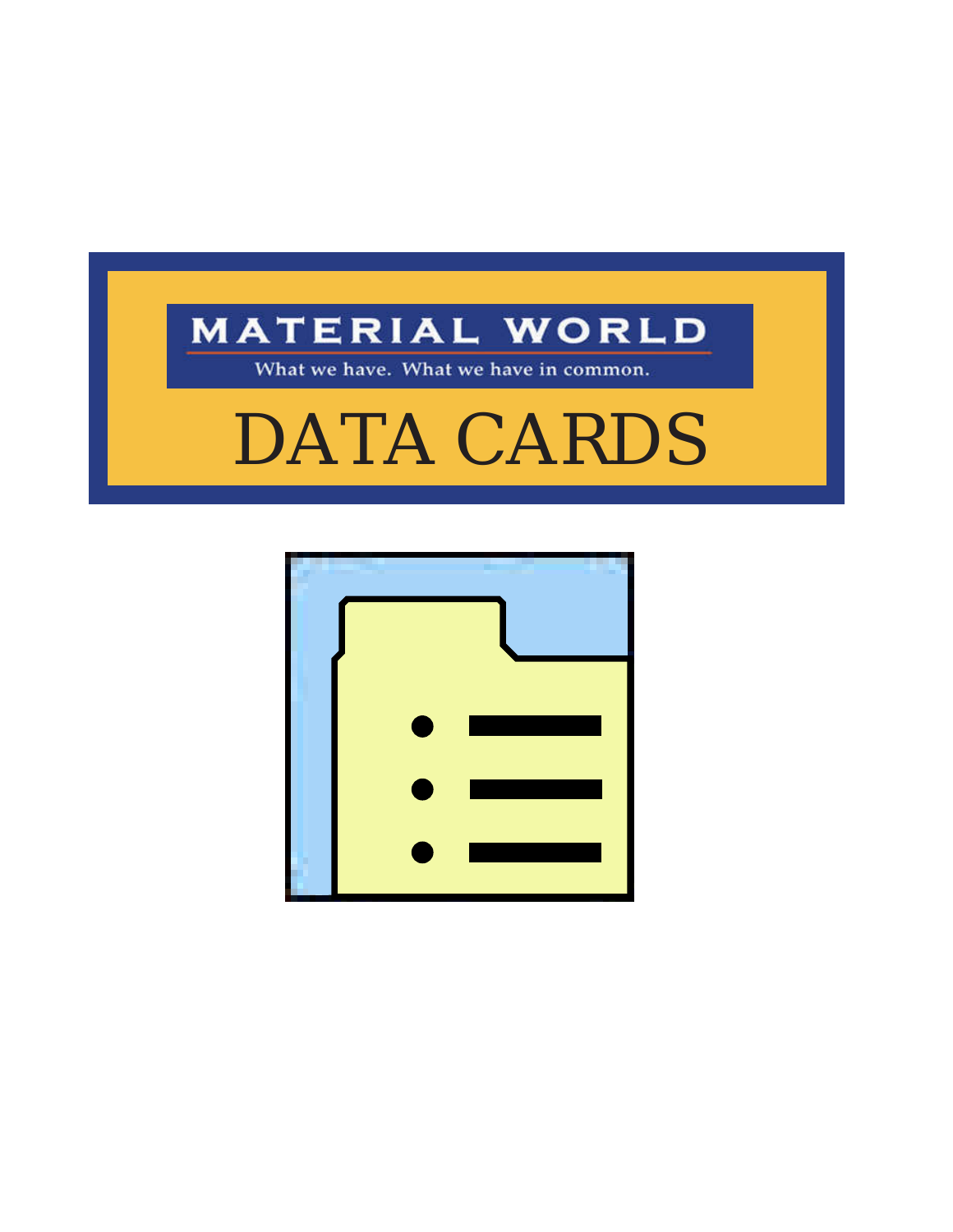| WORL                    | What we have in commo |
|-------------------------|-----------------------|
|                         |                       |
|                         |                       |
| RIAL                    | t we have             |
| ן<br>ו                  |                       |
|                         | $\mathbf{r}$          |
| $\overline{\mathbf{A}}$ |                       |
|                         |                       |

| · Albania  2         |  |
|----------------------|--|
| . Buthan  3          |  |
| · Brazil  4          |  |
| . China  5           |  |
|                      |  |
| · Ethiopia ………………… 7 |  |
| · Guatemala  8       |  |
| · Haiti ………………………… 9 |  |
| Iceland  10          |  |
| · India  11          |  |
| · Israel  12         |  |
|                      |  |
| · Japan  14          |  |
| · Kuwait  15         |  |
| · Mali ……………………. 16  |  |
| · Mexico  17         |  |
| · Mongolia  18       |  |
| · Thailand  19       |  |
| · United States  20  |  |
| · Vietnam  21        |  |
|                      |  |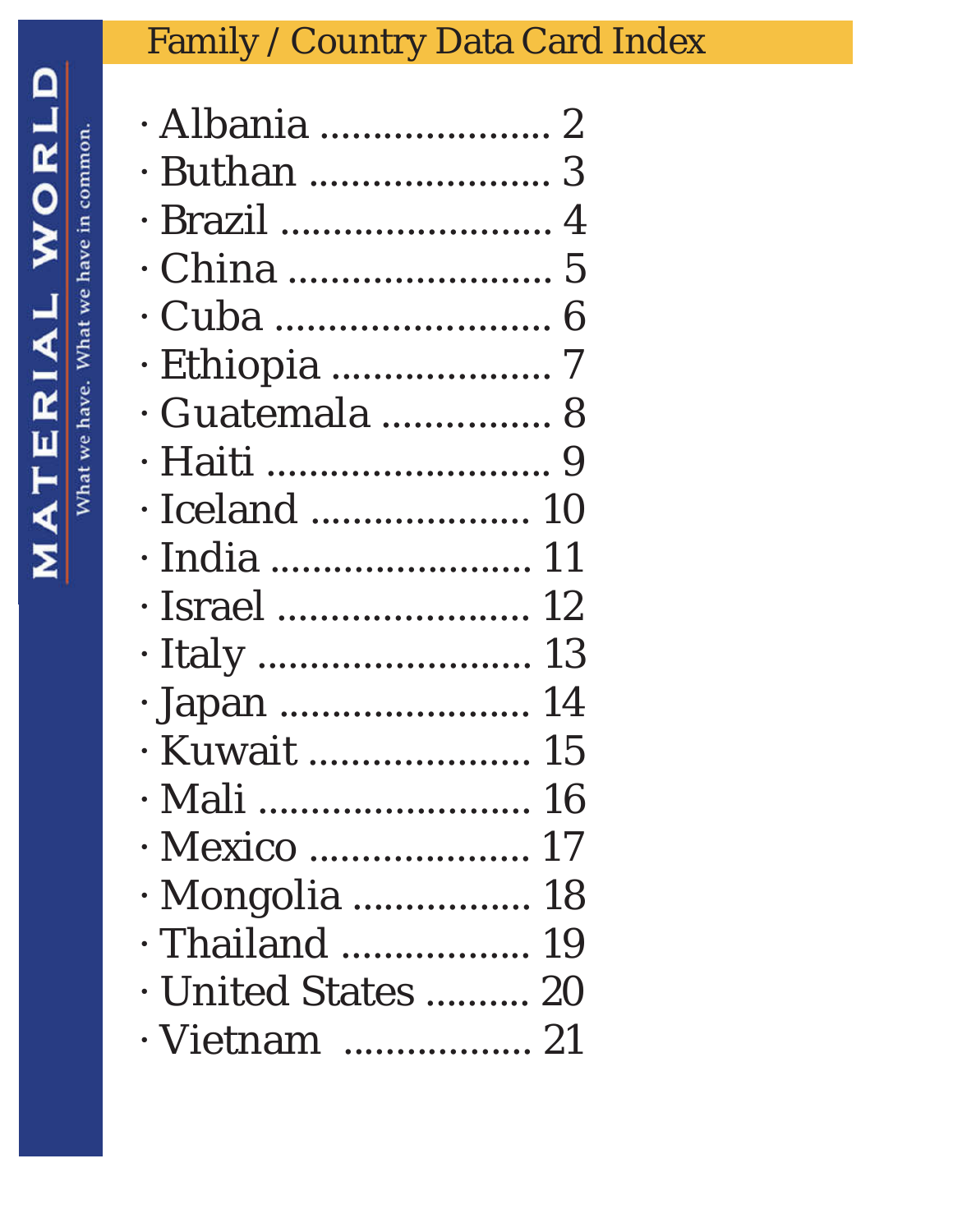<span id="page-2-0"></span>

| <b>Family Statistics:</b>                   | The Cakoni Family                                                                                                               |  |
|---------------------------------------------|---------------------------------------------------------------------------------------------------------------------------------|--|
| Country:                                    | Albania                                                                                                                         |  |
| Size of Household:                          | 6                                                                                                                               |  |
| Size of Dwelling:                           | 3 rooms, 432 sq. ft.                                                                                                            |  |
| Workweek:                                   | Adults: 84 hours                                                                                                                |  |
| Number of:                                  | Radios: 1<br>Telephones: 0<br>Automobiles: 0<br>Televisions: 1                                                                  |  |
| <b>Country Statistics:</b>                  | Albania                                                                                                                         |  |
| Area:                                       | 11,100 sq. miles                                                                                                                |  |
| Population:                                 | 3.5 million                                                                                                                     |  |
| <b>Population Doubling Time:</b>            | 55 Years                                                                                                                        |  |
| Percentage Urban/Rural:                     | 39% Urban 61% Rural                                                                                                             |  |
| Per Capita Income (\$US):                   | \$810                                                                                                                           |  |
| Life Expectancy:                            | 77 Female 71 Male                                                                                                               |  |
| Infant Mortality:                           | 25 per 1000 births                                                                                                              |  |
| Population per Physician:                   | 1 per 714 people                                                                                                                |  |
| Literacy Rate:                              | Female: 76% Male: 91%                                                                                                           |  |
| Access to Information:<br>(per 1000 people) | Daily newspapers: 36<br>Radios: 217<br>Televisions: 109<br>Mobile phones: 1<br>Fax Machines: 3.6<br>Personal Computers: No Data |  |

Tractors per 1000 Farm Workers: 11

Paved Roads as a percent of all roads: 30%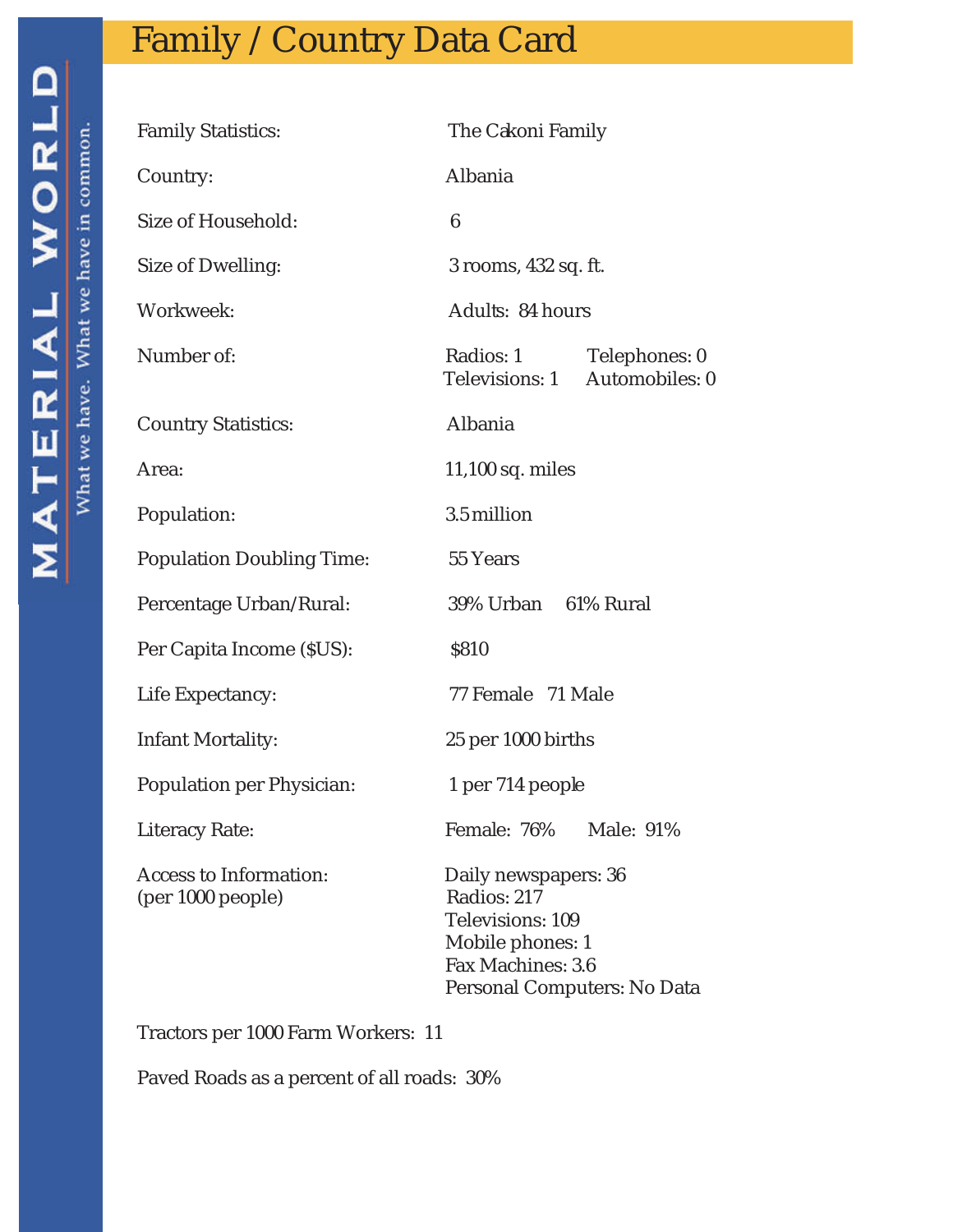<span id="page-3-0"></span>

| <b>Family Statistics:</b>                         | The Namgay Family                                                                                                                           |
|---------------------------------------------------|---------------------------------------------------------------------------------------------------------------------------------------------|
| Country:                                          | <b>Bhutan</b>                                                                                                                               |
| Size of Household:                                | 13 (3 children, 1 married daughter with husband<br>and 5 children, wife's unmarried brother)                                                |
| Size of Dwelling:                                 | 3-story house, 726 sq. ft.                                                                                                                  |
| Workweek:                                         | Adults: 49 hours (7 hours a day, 7 days a week)                                                                                             |
| Number of:                                        | Radios: 1<br>Telephones: 0<br>Automobiles: 0<br>Televisions: 0                                                                              |
| <b>Country Statistics:</b>                        | <b>Bhutan</b>                                                                                                                               |
| Area:                                             | 18,000 sq. miles                                                                                                                            |
| Population:                                       | 2 million                                                                                                                                   |
| <b>Population Doubling Time:</b>                  | 22 Years                                                                                                                                    |
| Percentage Urban/Rural:                           | 7% Urban 93% Rural                                                                                                                          |
| Per Capita Income (\$US):                         | \$186                                                                                                                                       |
| Life Expectancy:                                  | 107 Female 62 Male                                                                                                                          |
| Infant Mortality:                                 | 54 per 1000 births                                                                                                                          |
| Population per Physician:                         | Not available                                                                                                                               |
| Literacy Rate:                                    | Female 23% Male 51%                                                                                                                         |
| <b>Access to Information</b><br>(per 1000 people) | Statistics not available for any<br>Daily newspapers<br>Radios<br><b>Televisions</b><br>Mobile phones<br>Fax machines<br>Personal computers |

Tractors per 1000 Farm Workers: NA

Paved Roads as a percent of all roads: NA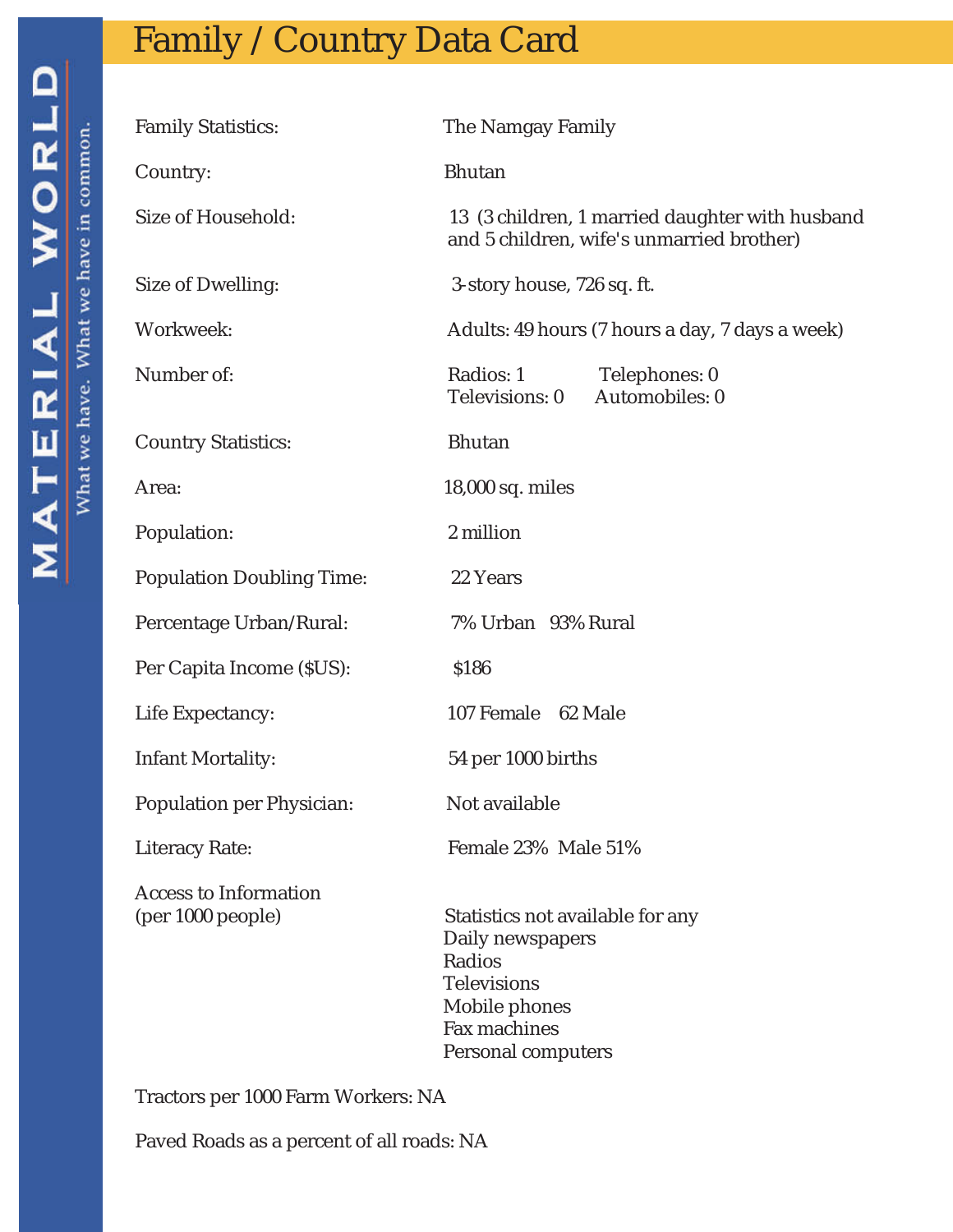<span id="page-4-0"></span>

| <b>Family Statistics:</b>                   | The de Goes Family                                                                                                        |  |        |
|---------------------------------------------|---------------------------------------------------------------------------------------------------------------------------|--|--------|
| Country:                                    | <b>Brazil</b>                                                                                                             |  |        |
| Size of Household:                          | 6                                                                                                                         |  |        |
| Size of Dwelling:                           | 2 bedrooms, living room, kitchen,<br>bathroom apartment, 1100 sq. ft.                                                     |  |        |
| Workweek:                                   | Father: 60 hours<br>Mother: "constant"                                                                                    |  |        |
| Number of:                                  | Radios: 1 Stereo: 1<br>Televisions: 1 Automobiles: 1                                                                      |  | VCR: 1 |
| <b>Country Statistics:</b>                  | <b>Brazil</b>                                                                                                             |  |        |
| Area:                                       | 3,286,478 sq. miles                                                                                                       |  |        |
| Population:                                 | 172.9 million                                                                                                             |  |        |
| <b>Population Doubling Time:</b>            | 45 Years                                                                                                                  |  |        |
| Percentage Urban/Rural:                     | 81% Urban 19% Rural                                                                                                       |  |        |
| Per Capita Income (\$US):                   | \$4630                                                                                                                    |  |        |
| Life Expectancy:                            | 72 Female 64 Male                                                                                                         |  |        |
| Infant Mortality:                           | 33 per 1000 births                                                                                                        |  |        |
| Population per Physician:                   | 1 per 769 people                                                                                                          |  |        |
| Literacy Rate:                              | Female: 84% Male: 84%                                                                                                     |  |        |
| Access to Information:<br>(per 1000 people) | Daily Newspapers: 40<br>Radios: 444<br>Televisions: 316<br>Mobile Phones: 47<br>Fax Machines: 3<br>Personal Computers: 30 |  |        |

Tractors per 1000 Farm Workers: 57

Paved Roads as a percent of all roads: 9%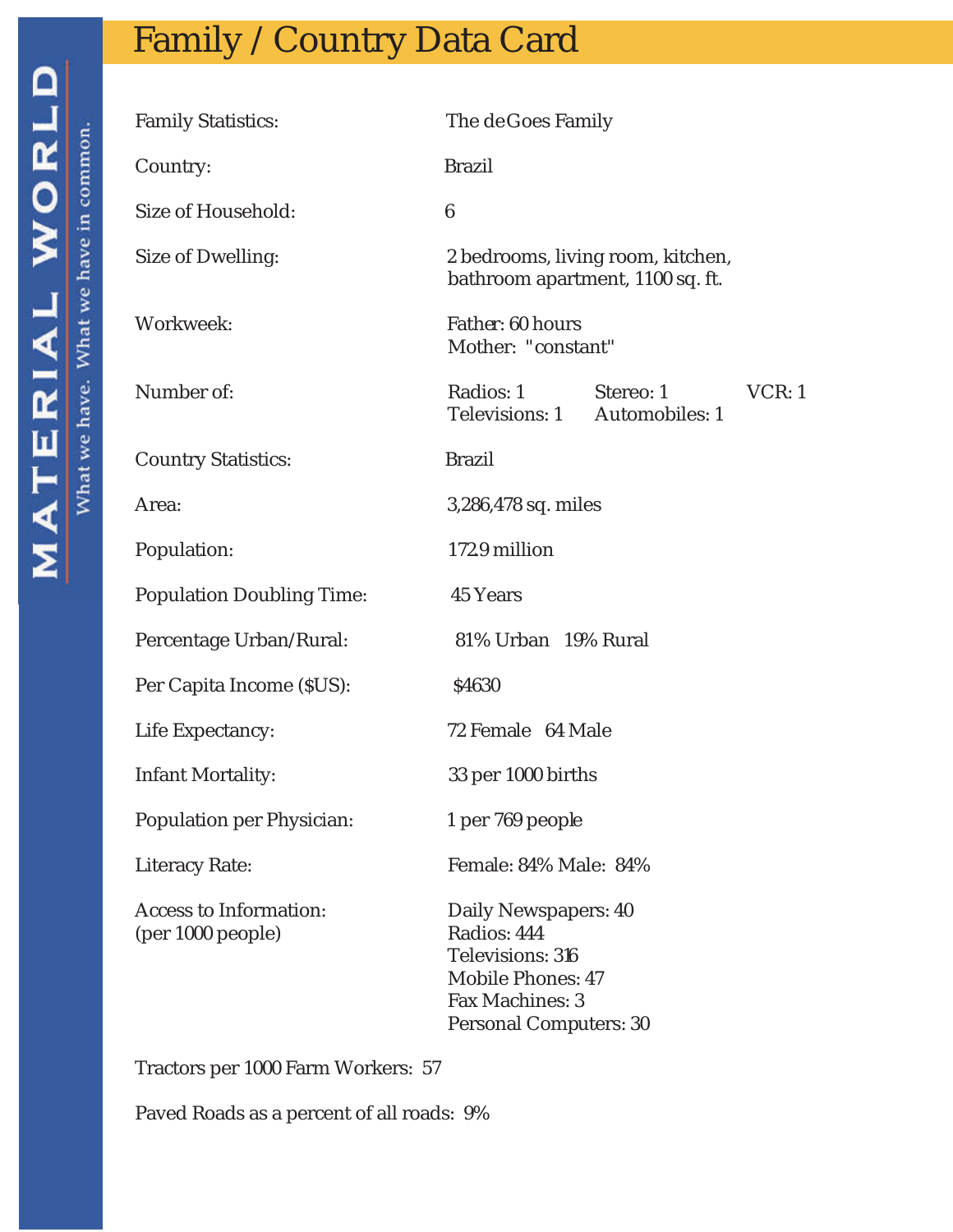# <span id="page-5-0"></span>**MATERIAL WORLD**

#### Family / Country Data Card

| <b>Family Statistics:</b>                   | The Wu Family                                                                                                             |  |
|---------------------------------------------|---------------------------------------------------------------------------------------------------------------------------|--|
| Country:                                    | China                                                                                                                     |  |
| Size of Household:                          | 9                                                                                                                         |  |
| Size of Dwelling:                           | Kitchen, living room, 3 bedrooms,<br>5 storage rooms, 600 sq. ft.                                                         |  |
| Workweek:                                   | Adults: 60 hours                                                                                                          |  |
| Number of:                                  | Radios: 2<br>Telephones: 0<br>Televisions: 1 Automobiles: 0                                                               |  |
| <b>Country Statistics:</b>                  | China                                                                                                                     |  |
| Area:                                       | 3,705,400 sq. miles                                                                                                       |  |
| Population:                                 | 1.3 billion                                                                                                               |  |
| <b>Population Doubling Time:</b>            | 79 years                                                                                                                  |  |
| Percentage Urban/Rural:                     | 34% Urban 66% Rural                                                                                                       |  |
| Per capita income (\$US):                   | \$750                                                                                                                     |  |
| Life Expectancy:                            | 74 Female 69 Male                                                                                                         |  |
| Infant Mortality:                           | 31 per 1000 births                                                                                                        |  |
| Population Per Physician:                   | 1 per 500 people                                                                                                          |  |
| Literacy Rate:                              | Female 75% Male 91%                                                                                                       |  |
| Access to Information:<br>(per 1000 people) | Daily Newspapers: N/A<br>Radios: 333<br>Televisions: 272<br>Mobile Phones: 19<br>Fax Machines: 2<br>Personal Computers: 9 |  |

Tractors per 1000 Farm Workers: 1

Paved Roads as a percent of all roads: N/A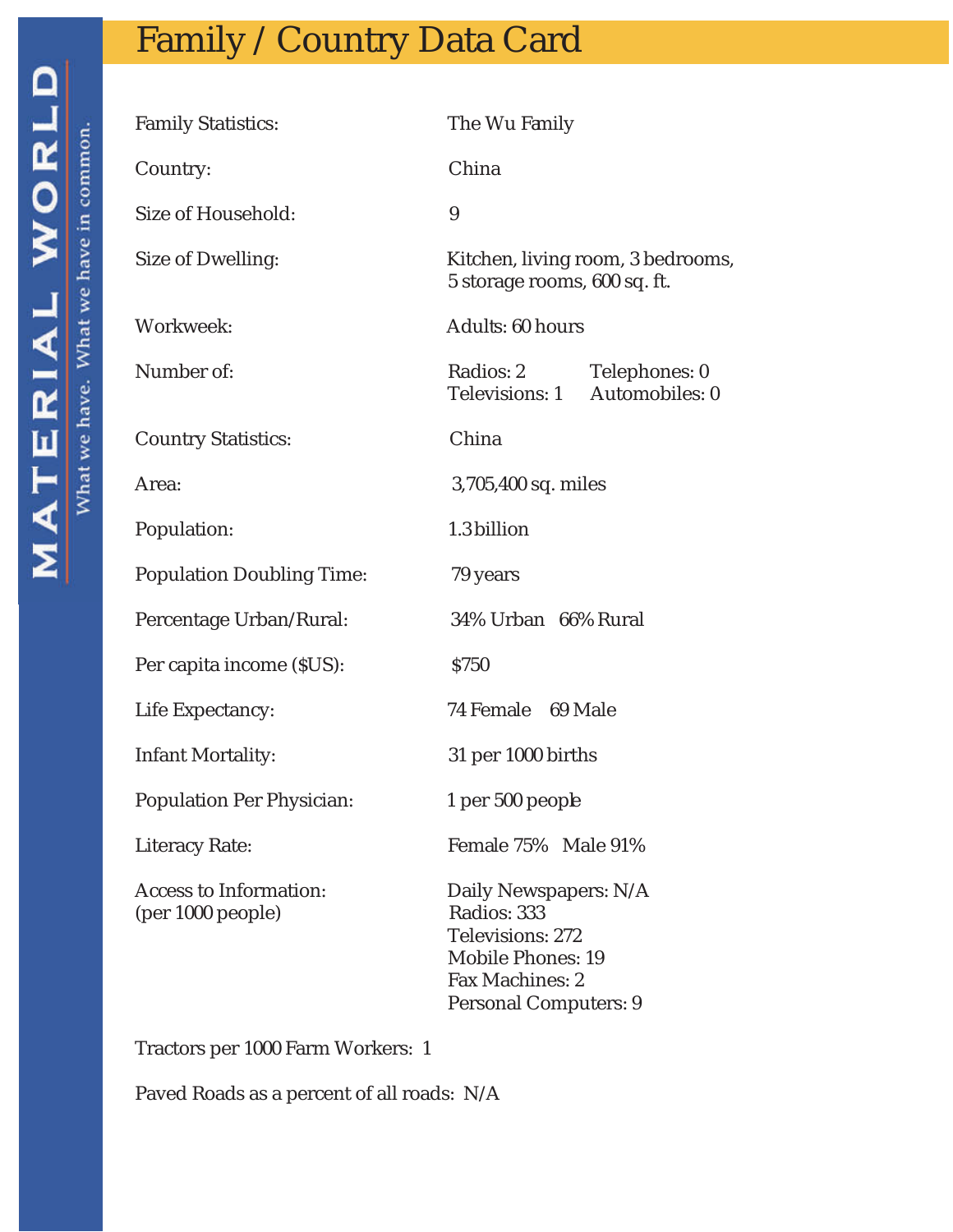<span id="page-6-0"></span>

| <b>Family Statistics:</b>                   | The Costa Family                                                                                                                     |
|---------------------------------------------|--------------------------------------------------------------------------------------------------------------------------------------|
| Country:                                    | Cuba                                                                                                                                 |
| Size of Household:                          | 9                                                                                                                                    |
| Size of Dwelling:                           | House divided into three households, each with<br>living room, bedroom, bathroom, kitchen, 1400 sq. ft                               |
| Workweek:                                   | 0 hours (father retired)<br>40 hours (daughter)<br>60 hours (daughter's husband)<br>72 hours (son)<br>40 hours (son's wife)          |
| Number of:                                  | Radios: 3<br>Telephones: 0<br>Bicycles: 4<br>Automobiles: 0<br>VCRs: 1<br>Televisions: 3                                             |
| <b>Country Statistics:</b>                  | Cuba                                                                                                                                 |
| Area:                                       | 42,800 sq. miles                                                                                                                     |
| Population:                                 | 11.1 million                                                                                                                         |
| <b>Population Doubling Time:</b>            | 103 Years                                                                                                                            |
| Percentage Urban/Rural:                     | 78% Urban 22% Rural                                                                                                                  |
| Per capita income (\$US):                   | \$3967                                                                                                                               |
| Life Expectancy:                            | 79 Female 75 Male                                                                                                                    |
| Infant Mortality:                           | 8 per 1000 births                                                                                                                    |
| Population per Physician:                   | 1 per 189 people                                                                                                                     |
| Literacy Rate:                              | Female: 96%<br>Male: 96%                                                                                                             |
| Access to Information:<br>(per 1000 people) | Daily Newspapers: 118<br>Radios: 353<br>Televisions: 239<br>Mobile Phones: 0<br>Fax Machines: No Data<br>Personal Computers: No Data |

Tractors per 1000 Farm Workers: 95

Paved Roads as a percent of all roads: 49%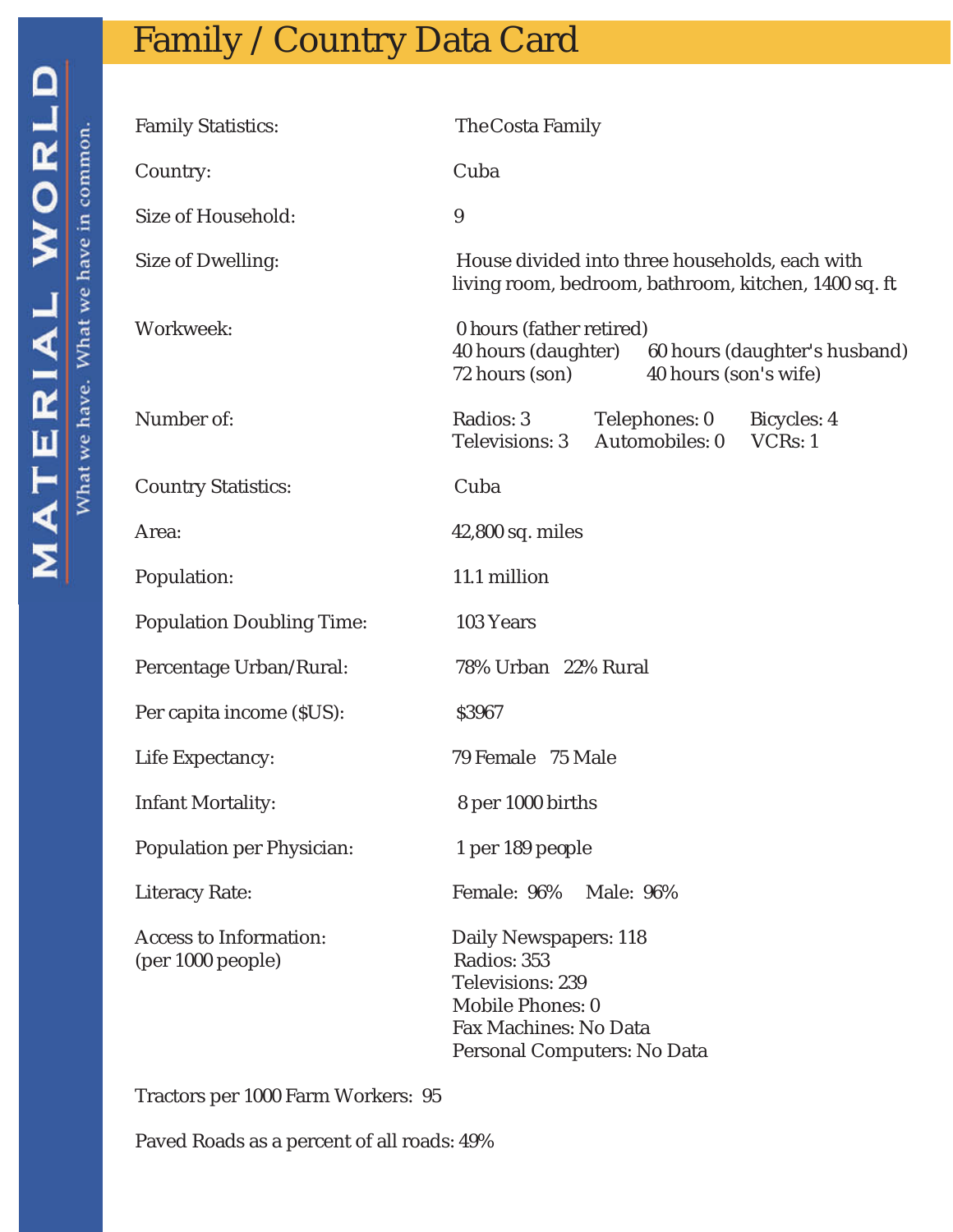<span id="page-7-0"></span>

| <b>Family Statistics:</b>                   | Getu Family                                                                                                            |
|---------------------------------------------|------------------------------------------------------------------------------------------------------------------------|
| Country:                                    | Ethiopia                                                                                                               |
| Size of Household:                          | $\overline{7}$                                                                                                         |
| Size of Dwelling:                           | Cooking and dining room, food storage room, 320 sq. feet                                                               |
| Workweek:                                   | 80 hours father<br>126 hours mother (includes 18 hours daily housework)                                                |
| Number of:                                  | Radios: 1<br>Telephones: 0<br>Automobiles: 0<br>Televisions: 0                                                         |
| <b>Country Statistics:</b>                  | Ethiopia                                                                                                               |
| Area:                                       | 435,185 sq. miles                                                                                                      |
| Population:                                 | 64.1 million                                                                                                           |
| <b>Population Doubling Time:</b>            | 29 Years                                                                                                               |
| Percentage Urban/Rural:                     | 18% Urban 82% Rural                                                                                                    |
| Per capita income (\$US):                   | \$100                                                                                                                  |
| Life Expectancy:                            | 45 Female<br>43 Male                                                                                                   |
| Infant Mortality:                           | 107 per 1000 births                                                                                                    |
| Population per Physician:                   | Not available                                                                                                          |
| Literacy Rate:                              | Female 30% Male 42%                                                                                                    |
| Access to Information:<br>(per 1000 people) | Daily newspapers: 1<br>Radios: 195<br>Televisions: 5<br>Mobile phones: 0<br>Fax Machines: 0<br>Personal Computers: N/A |

Tractors per 1000 farm workers: 0

Paved Roads as a percent of all roads: 15%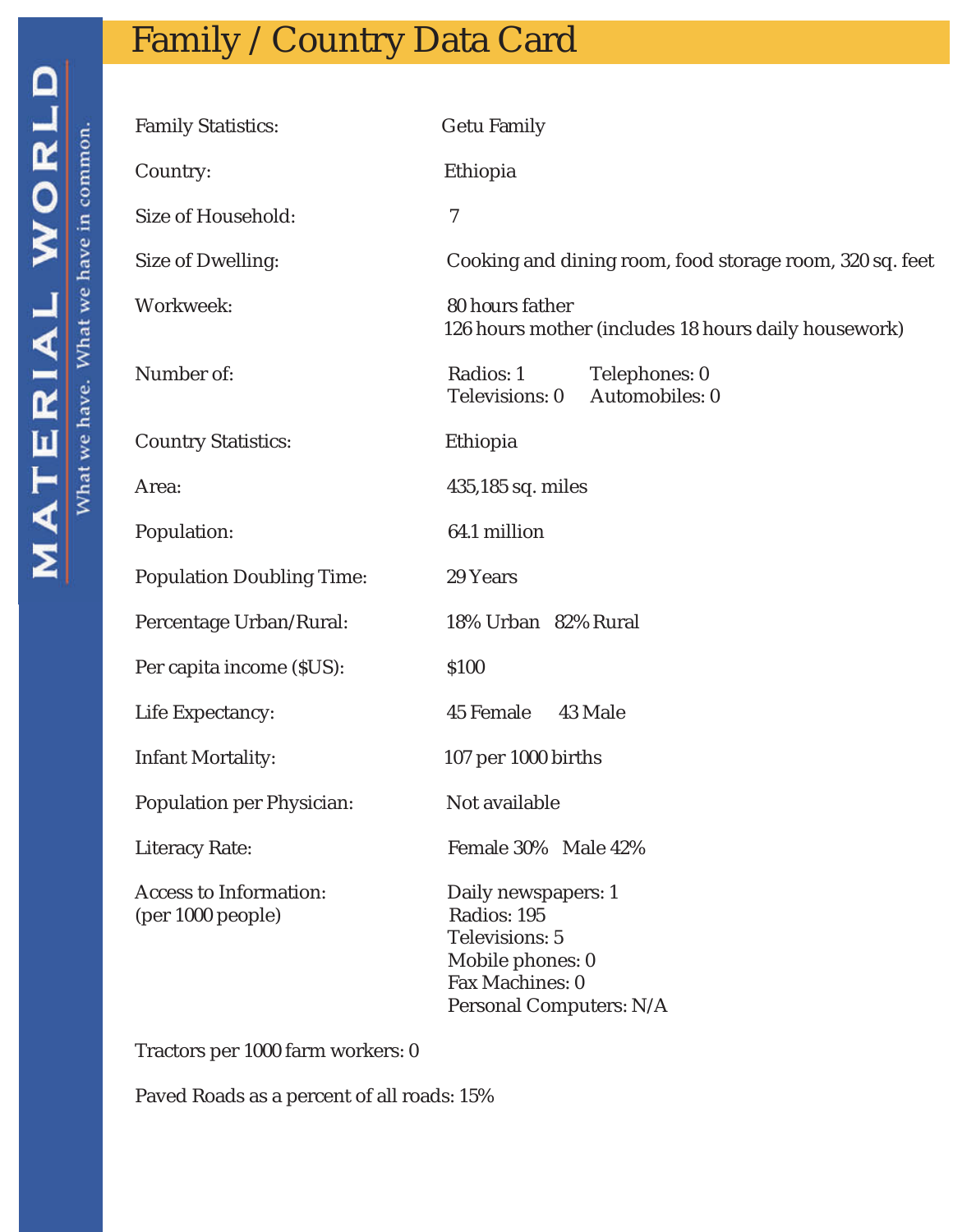<span id="page-8-0"></span>

| <b>Family Statistics:</b>                   | The Calabay Sicay Family                                                                                                  |
|---------------------------------------------|---------------------------------------------------------------------------------------------------------------------------|
| Country:                                    | Guatemala                                                                                                                 |
| Size of Household:                          | 5                                                                                                                         |
| Size of Dwelling:                           | One-room house with separate kitchen, 216 sq. ft.                                                                         |
| Workweek:                                   | Father: 60 hours<br>Mother: "constant"                                                                                    |
| Number of:                                  | Radios: 1 Telephones: 0<br>Televisions: 0 Automobiles: 1                                                                  |
| <b>Country Statistics:</b>                  | Guatemala                                                                                                                 |
| Area:                                       | 42,000 sq. miles                                                                                                          |
| Population:                                 | 12.7 million                                                                                                              |
| <b>Population Doubling Time:</b>            | 24 Years                                                                                                                  |
| Percentage Urban/Rural:                     | 40% Urban 60% Rural                                                                                                       |
| Per capita income (\$US):                   | \$1640                                                                                                                    |
| Life Expectancy:                            | 69 Female 63 Male                                                                                                         |
| Infant Mortality:                           | 42 per 1000 births                                                                                                        |
| Population per Physician:                   | 1 per 1111 people                                                                                                         |
| Literacy Rate:                              | Female: 60% Male: 75%                                                                                                     |
| Access to Information:<br>(per 1000 people) | Daily Newspapers: 33<br>Radios: 79<br>Televisions: 126<br>Mobile Phones: 10<br>Fax Machines: N/A<br>Personal Computers: 8 |

Tractors per 1000 Farm Workers: 2

Paved Roads as a percent of all roads: 28%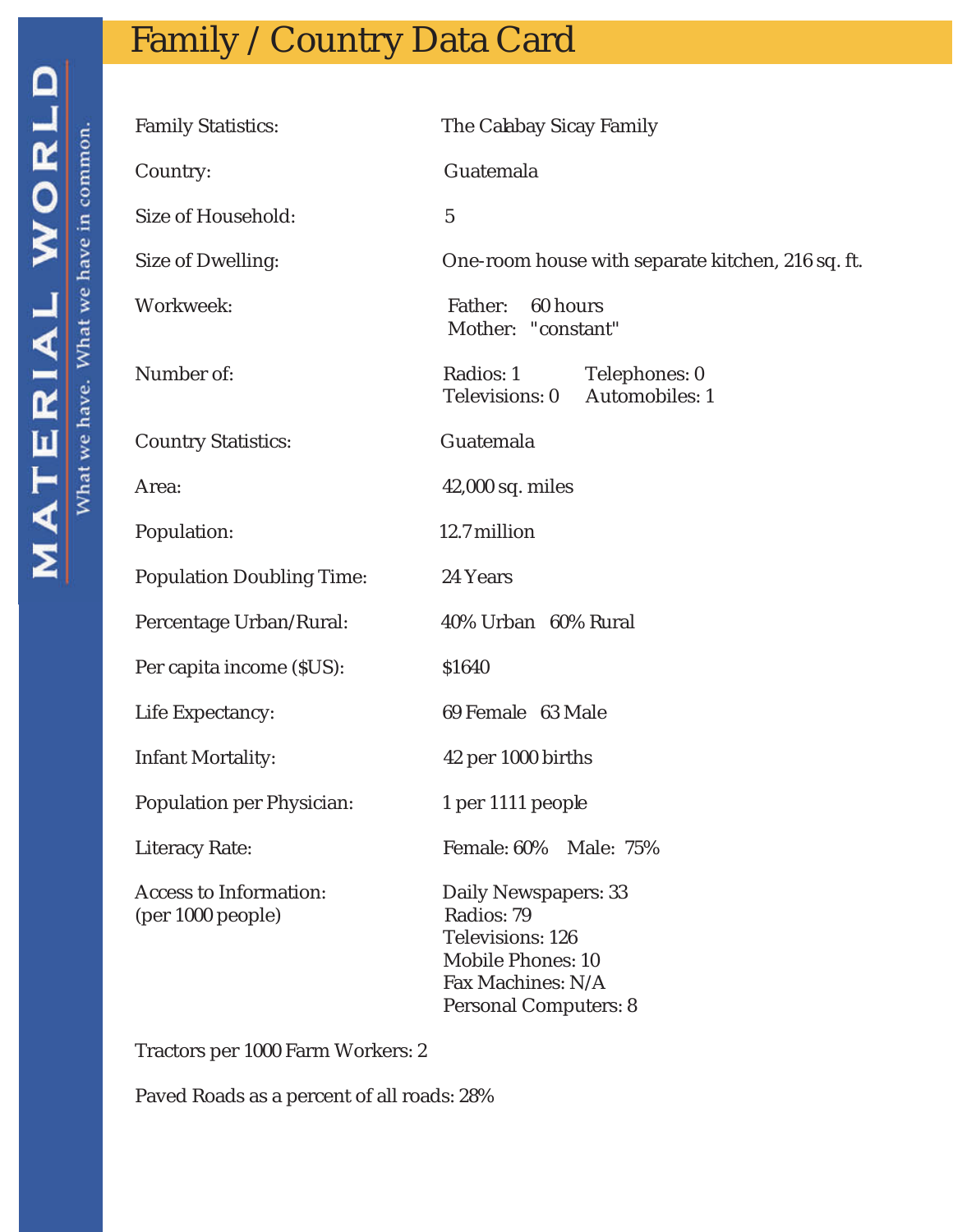# <span id="page-9-0"></span>**MATERIAL WORLD**

#### Family / Country Data Card

| Family:                                     | <b>Delfoart Family</b>                                                                                                  |                                 |
|---------------------------------------------|-------------------------------------------------------------------------------------------------------------------------|---------------------------------|
| Country:                                    | Haiti                                                                                                                   |                                 |
| Size of Household:                          | 6                                                                                                                       |                                 |
| Size of Dwelling:                           | 3 buildings, 2-room main house, detached kitchen,<br>storage room, 325 sq. ft.                                          |                                 |
| Workweek:                                   | Father: 60 hours<br>Mother: 55 hours                                                                                    | Each child: 30 hours            |
| Number of:                                  | Radios: 0<br>Televisions: 0                                                                                             | Telephones: 0<br>Automobiles: 0 |
| <b>Country Statistics:</b>                  | Haiti                                                                                                                   |                                 |
| Area:                                       | 10,700 sq. miles                                                                                                        |                                 |
| Population:                                 | 6.9 million                                                                                                             |                                 |
| <b>Population Doubling Time:</b>            | 40 Years                                                                                                                |                                 |
| Percentage Urban/Rural:                     | 35% Urban                                                                                                               | 65% Rural                       |
| Per capita income (\$US):                   | \$410                                                                                                                   |                                 |
| Life Expectancy:                            | 55 Female<br>52 Male                                                                                                    |                                 |
| Infant Mortality:                           | 71 per 1000 births                                                                                                      |                                 |
| Population per Physician:                   | 1 per 5000 people                                                                                                       |                                 |
| Literacy Rate:                              | Female: 46%                                                                                                             | Male 50%                        |
| Access to Information:<br>(per 1000 people) | Daily newspapers: 3<br>Radios: 55<br>Televisions: 5<br>Mobile phones: 0<br>Fax Machines: N/A<br>Personal Computers: N/A |                                 |

Tractors per 1000 farm workers: 0

Paved Roads as a percent of all roads: 24.3%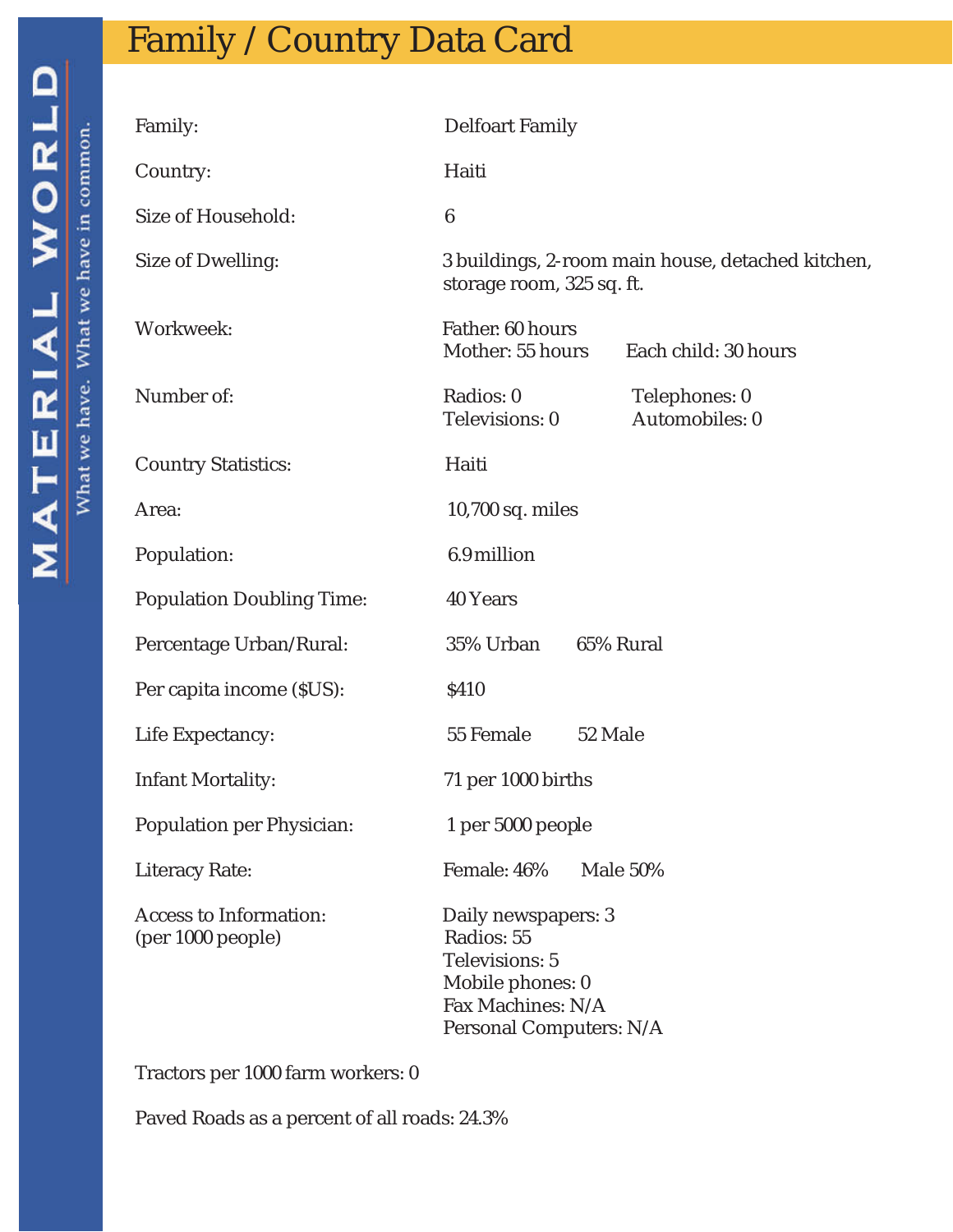<span id="page-10-0"></span>

| <b>Family Statistics:</b>                   | The Thoroddsen Family                                                                                                          |                                              |                                     |
|---------------------------------------------|--------------------------------------------------------------------------------------------------------------------------------|----------------------------------------------|-------------------------------------|
| Country:                                    | Iceland                                                                                                                        |                                              |                                     |
| Size of Household:                          | 6                                                                                                                              |                                              |                                     |
| Size of Dwelling:                           | bathroom, 2000 sq. ft.                                                                                                         | 3 bedrooms, kitchen, living room, den,       |                                     |
| Workweek:                                   | 18 days per month in summer<br>Mother (hatmaker): variable                                                                     | Father (pilot): 22 days per month in winter, |                                     |
| Number of:                                  | Radios: 2<br>Televisions: 2                                                                                                    | Telephones: 2<br>Automobiles: 2              | VCRs:1<br>Stereos:1<br>Computers: 1 |
| <b>Country Statistics:</b>                  | Iceland                                                                                                                        |                                              |                                     |
| Area:                                       | 40,000 sq. miles                                                                                                               |                                              |                                     |
| Population:                                 | .3 million                                                                                                                     |                                              |                                     |
| <b>Population Doubling Time:</b>            | 81 years                                                                                                                       |                                              |                                     |
| Percentage Urban/Rural:                     | 92% Urban 8% Rural                                                                                                             |                                              |                                     |
| Per Capita Income (\$US):                   | \$21,482                                                                                                                       |                                              |                                     |
| Life Expectancy:                            | 82 Female 77 Male                                                                                                              |                                              |                                     |
| Infant Mortality:                           | 5 per 1000 births                                                                                                              |                                              |                                     |
| Population per Physician:                   | 21 per 1000 people                                                                                                             |                                              |                                     |
| Literacy Rate:                              | Female: 100%                                                                                                                   | Male: 100%                                   |                                     |
| Access to Information:<br>(per 1000 people) | Daily newspapers: 515<br>Radios: 733<br>Televisions: 285<br>Mobile Phones: N/A<br>Fax Machines: N/A<br>Personal Computers: N/A |                                              |                                     |

Tractors per 1000 Farm Workers:

Paved Roads as a percent of all roads: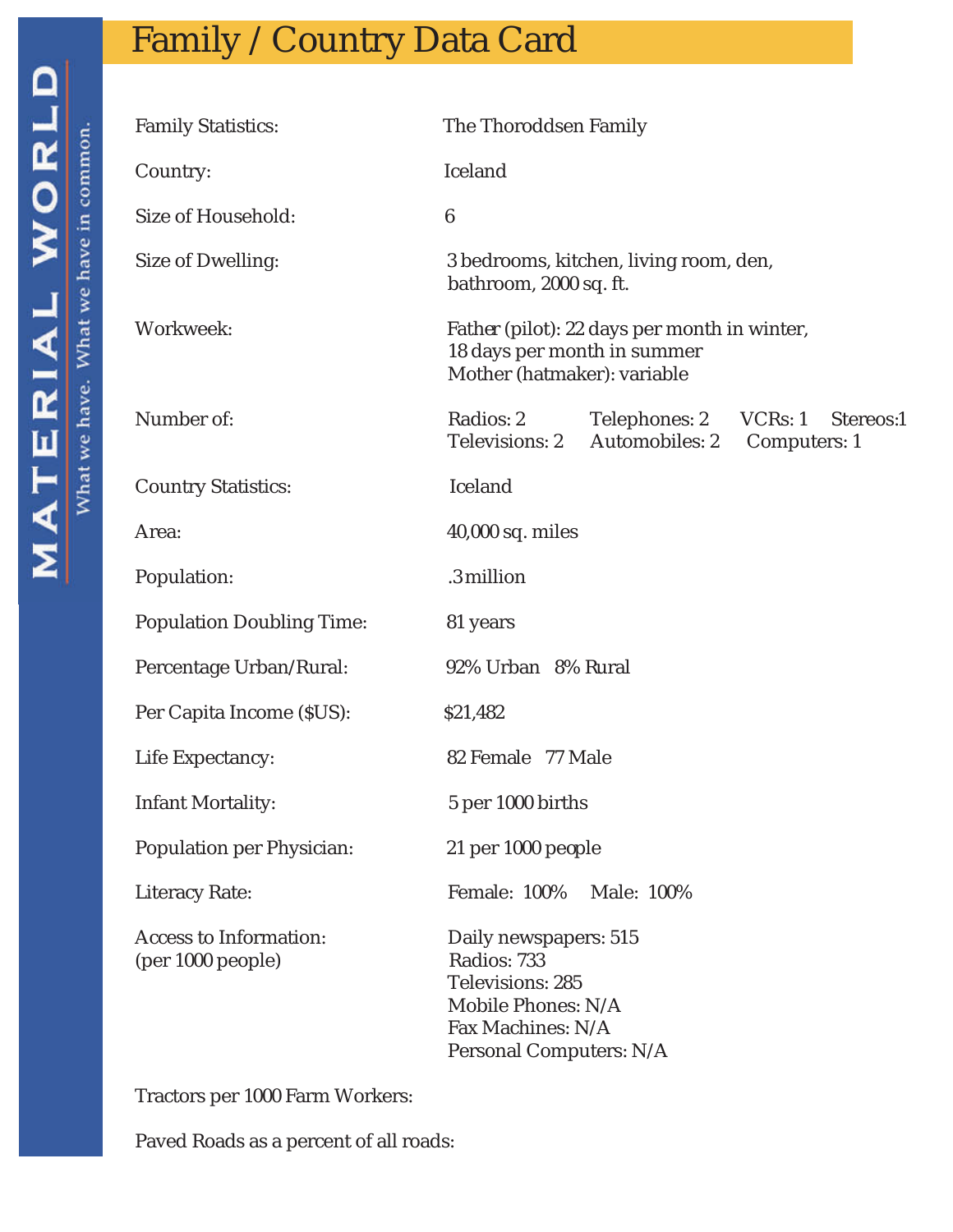<span id="page-11-0"></span>

| <b>Family Statistics:</b>                   | The Yadv Family                                                                                                                 |
|---------------------------------------------|---------------------------------------------------------------------------------------------------------------------------------|
| Country:                                    | India                                                                                                                           |
| Size of Household:                          | 6                                                                                                                               |
| Size of Dwelling:                           | 344 sq. ft.                                                                                                                     |
| Workweek:                                   | Father. 56 hours, when he can get work<br>Mother: 84 hours                                                                      |
| Number of:                                  | Radios: 0<br>Bicycle: 1<br>Telephone: 0<br>Televisions: 0 Automobiles: 0                                                        |
| <b>Country Statisics:</b>                   | India                                                                                                                           |
| Area:                                       | 1,269,300 sq. miles                                                                                                             |
| Population:                                 | 1 billion                                                                                                                       |
| <b>Population Doubling Time:</b>            | 39 years                                                                                                                        |
| Percentage Urban/Rural:                     | 28% Urban 72% Rural                                                                                                             |
| Per Capita Income (\$US):                   | \$440                                                                                                                           |
| Life Expectancy:                            | 70 Female 64 Male                                                                                                               |
| Infant Mortality:                           | 65 per 1000 births                                                                                                              |
| Population per Physician:                   | .4 per 1000 people                                                                                                              |
| Literacy Rate:                              | Female: 43%<br>Male: 67%                                                                                                        |
| Access to Information:<br>(per 1000 people) | Daily Newspapers: N/A<br>Radios: 121<br>Televisions: 69<br><b>Mobile Phones: 1</b><br>Fax Machines: .2<br>Personal Computers: 3 |

Tractors per 1000 Farm Workers: 6

Paved Roads as a percent of all roads: 45.7%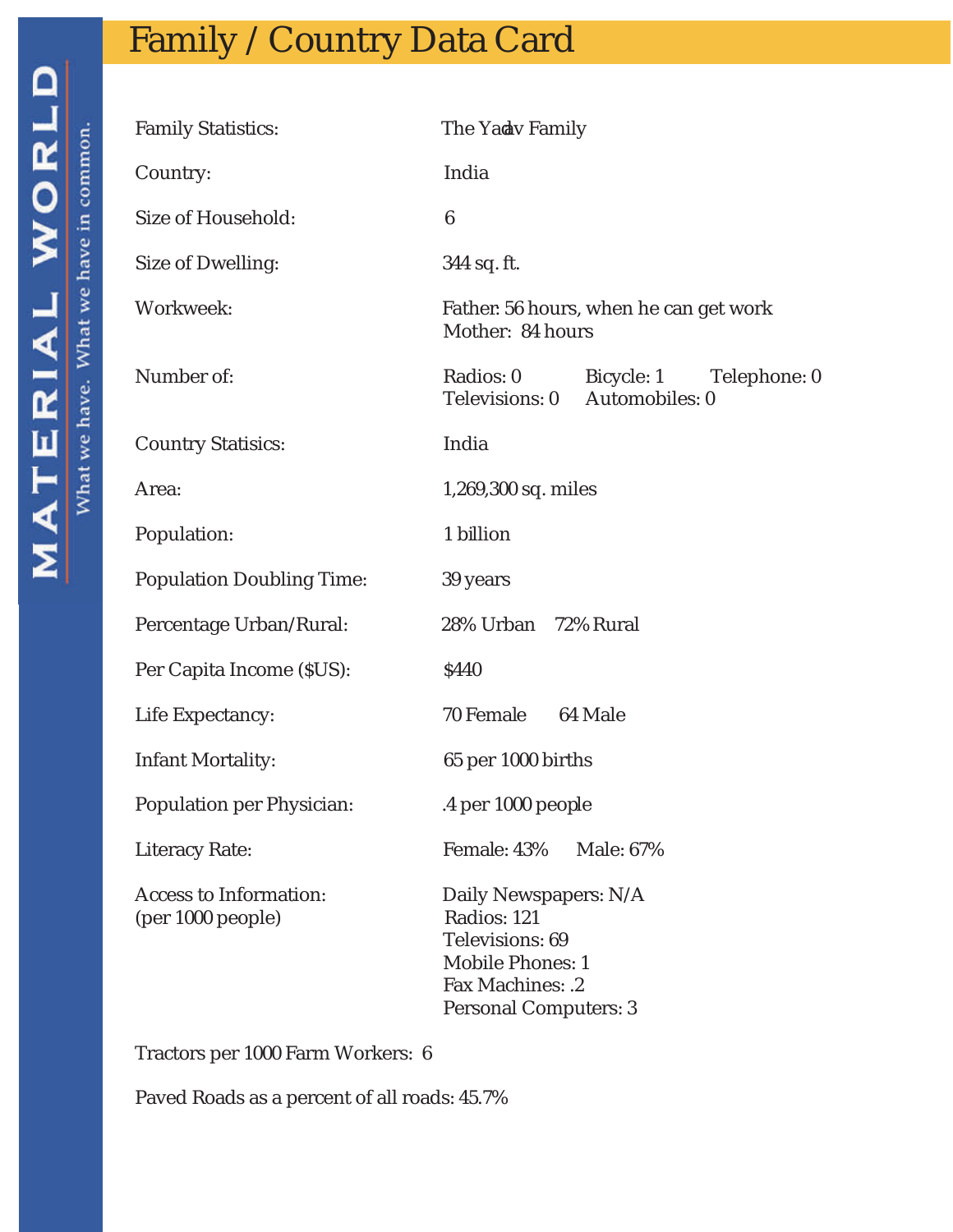<span id="page-12-0"></span>

| <b>Family Statistics:</b>                   | The Zaks Family                                                                                                               |  |
|---------------------------------------------|-------------------------------------------------------------------------------------------------------------------------------|--|
| Country:                                    | <b>Israel</b>                                                                                                                 |  |
| Size of Household:                          | 4                                                                                                                             |  |
| Size of Dwelling:                           | 3-room apartment, 667.4 sq. ft.                                                                                               |  |
| Workweek:                                   | Father: 70 hours<br>Mother: 28 hours, does not include housework                                                              |  |
| Number of:                                  | Radios: 1<br>Telephones: 1<br>Stereos: 1<br>Automobiles: 1<br>Televisions: 1                                                  |  |
| <b>Country Statisics:</b>                   | Israel                                                                                                                        |  |
| Area:                                       | 8,000 sq. miles                                                                                                               |  |
| Population:                                 | 5.8 million                                                                                                                   |  |
| <b>Population Doubling Time:</b>            | 45 years                                                                                                                      |  |
| Percentage Urban/Rural:                     | 91% Urban<br>9% Rural                                                                                                         |  |
| Per Capita Income (\$US):                   | \$16,180                                                                                                                      |  |
| Life Expectancy:                            | 83 Female<br>77 Male                                                                                                          |  |
| Infant Mortality:                           | 6 per 1000 births                                                                                                             |  |
| Population per Physician:                   | 1 per 166 people                                                                                                              |  |
| Literacy Rate:                              | Female 94%<br>Male 96%                                                                                                        |  |
| Access to Information:<br>(per 1000 people) | Daily newspapers: 290<br>Radios: 520<br>Televisions: 318<br>Mobile Phones: 359<br>Fax Machines: 25<br>Personal Computers: 217 |  |

Tractors per 1000 Farm Workers: 322

Paved Roads as a percent of all roads: 100%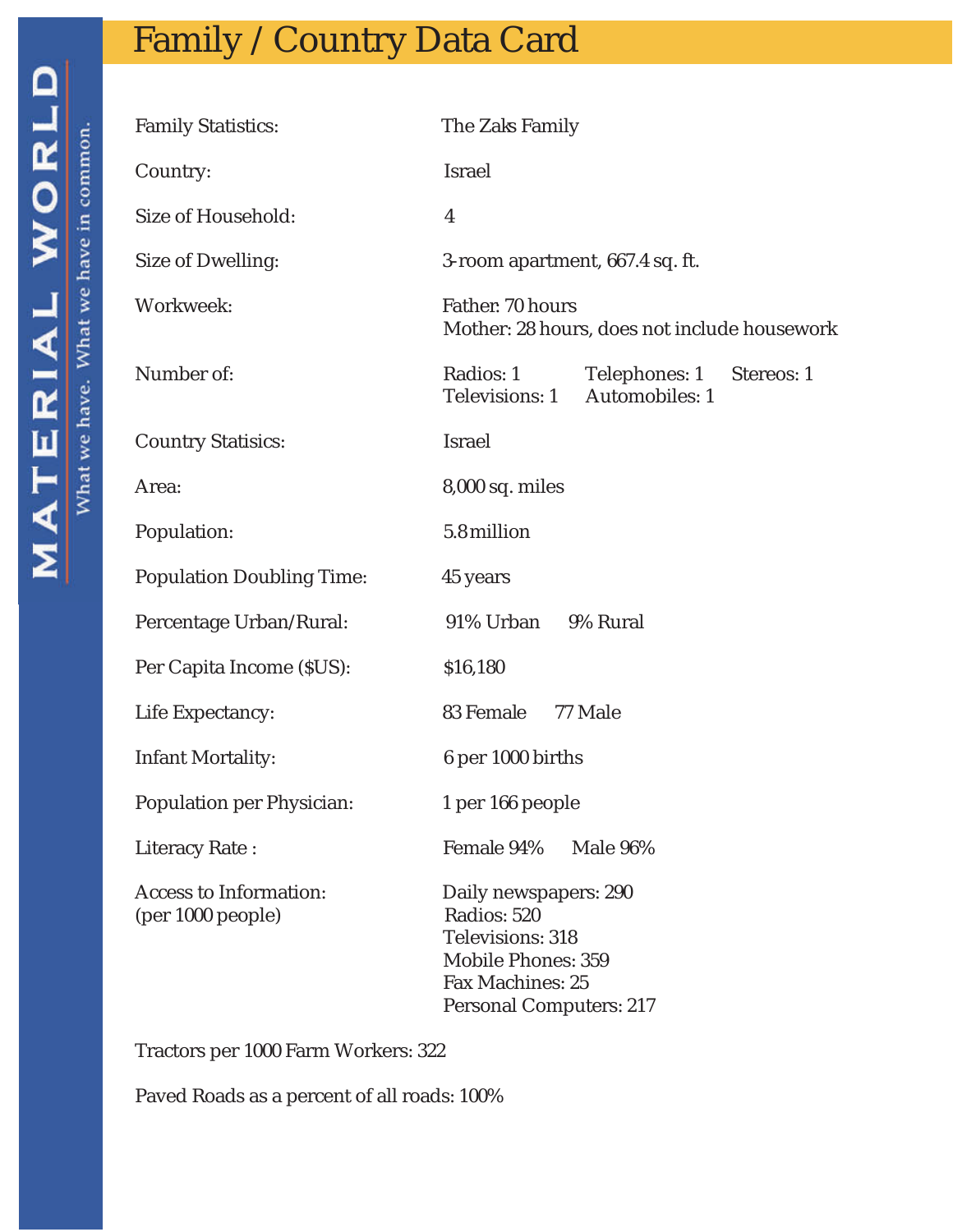<span id="page-13-0"></span>

| ł<br><b>CLAVA</b>                | What we have in common |
|----------------------------------|------------------------|
|                                  |                        |
|                                  |                        |
|                                  |                        |
| i                                |                        |
| <b>ALX</b><br> <br> <br> -<br> - | Vhat we have.          |
|                                  |                        |
|                                  |                        |
| $\mathbf{\Delta}$                |                        |
|                                  |                        |

| <b>Family Statistics:</b>                   | Pelegrini Family                                                                                                                     |  |
|---------------------------------------------|--------------------------------------------------------------------------------------------------------------------------------------|--|
| Country:                                    | Italy                                                                                                                                |  |
| Size of Household:                          | 3                                                                                                                                    |  |
| Size of Dwelling:                           | 5 rooms, plus garage, 1292 sq. ft.                                                                                                   |  |
| Workweek:                                   | Father: 24 hours, teacher<br>Mother: 40 hours, clerical worker                                                                       |  |
| Number of:                                  | Radios: 1<br>Telephones: 2<br>Stereos: 1<br>Televisions: 1 Automobiles: 1                                                            |  |
| <b>Country Statisics:</b>                   | Italy                                                                                                                                |  |
| Area:                                       | 116,300 sq. miles                                                                                                                    |  |
| Population:                                 | 57.6 million                                                                                                                         |  |
| <b>Population Doubling Time:</b>            | 771 Years                                                                                                                            |  |
| Percentage Urban/Rural:                     | 67% Urban 33% Rural                                                                                                                  |  |
| Per capita income (\$US):                   | \$20,090                                                                                                                             |  |
| Life Expectancy:                            | 82 Female 76 Male                                                                                                                    |  |
| Infant Mortality:                           | 5 per 1000 births                                                                                                                    |  |
| Population per Physician:                   | 5.5 per 1000 people                                                                                                                  |  |
| Literacy Rate:                              | Female: 98% Male: 99%                                                                                                                |  |
| Access to Information:<br>(per 1000 people) | Daily Newspapers: 104<br>Radios: 878<br>Televisions: 486<br>Mobile Phones: 355<br><b>Fax Machines: 31</b><br>Personal Computers: 173 |  |

Tractors per 1000 farm workers: 913

Paved Roads as a percent of all roads: 100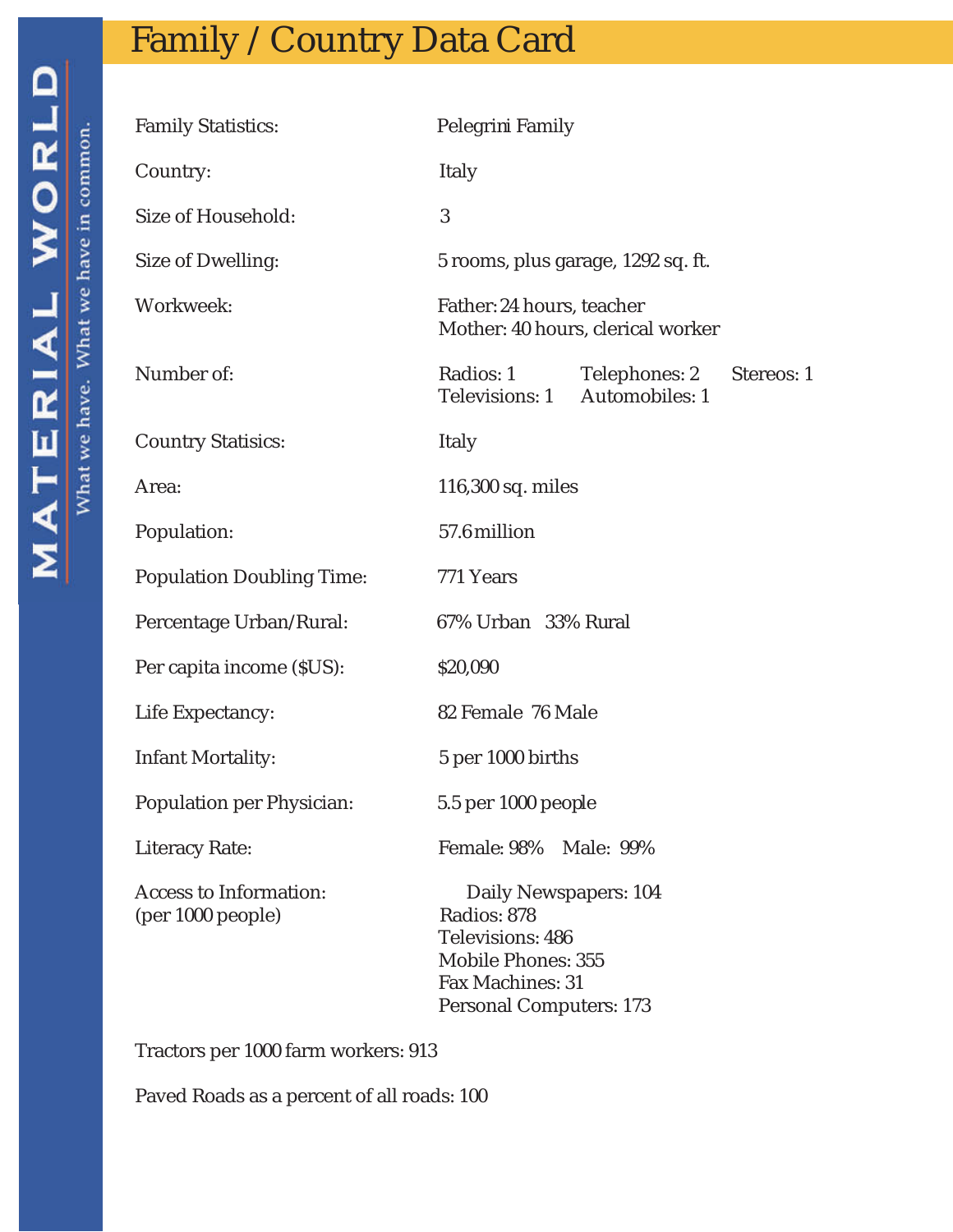<span id="page-14-0"></span>

| <b>Family Statistics:</b>                   | The Ukita Family                                                                                                               |  |
|---------------------------------------------|--------------------------------------------------------------------------------------------------------------------------------|--|
| Size of Household:                          | 4                                                                                                                              |  |
| Size of Dwelling:                           | Living room, dining room, kitchen, bath, 1421 sq. ft.                                                                          |  |
| Workweek:                                   | Father: 40 hours<br>Mother: 60 hours                                                                                           |  |
| Number of:                                  | Radios: 3<br>Telephones: 1 Bicycles: 3<br>Automobiles: 1<br>Televisions: 1<br>Computers: 1                                     |  |
| <b>Country Statistics:</b>                  | Japan                                                                                                                          |  |
| Area:                                       | 145,882 sq. miles                                                                                                              |  |
| Population:                                 | 126.5 million                                                                                                                  |  |
| Population Doubling Time:                   | 462 Years                                                                                                                      |  |
| Percentage Urban/Rural:                     | 79% Urban 21% Rural                                                                                                            |  |
| Per Capita Income (\$US):                   | \$32,350                                                                                                                       |  |
| Life Expectancy:                            | 83 Female<br>77 Male                                                                                                           |  |
| Infant Mortality:                           | 4 per 1000 births                                                                                                              |  |
| Population per Physician:                   | 1.8 per 1000 people                                                                                                            |  |
| Literacy Rate:                              | Female: 100% Male: 100%                                                                                                        |  |
| Access to Information:<br>(per 1000 people) | Daily Newspapers: 578<br>Radios: 955<br>Televisions: 707<br>Mobile Phones: 374<br>Fax Machines: 127<br>Personal Computers: 237 |  |

Tractors per 1000 Farm Workers: 637

Paved Roads as a percent of all roads: 74.9%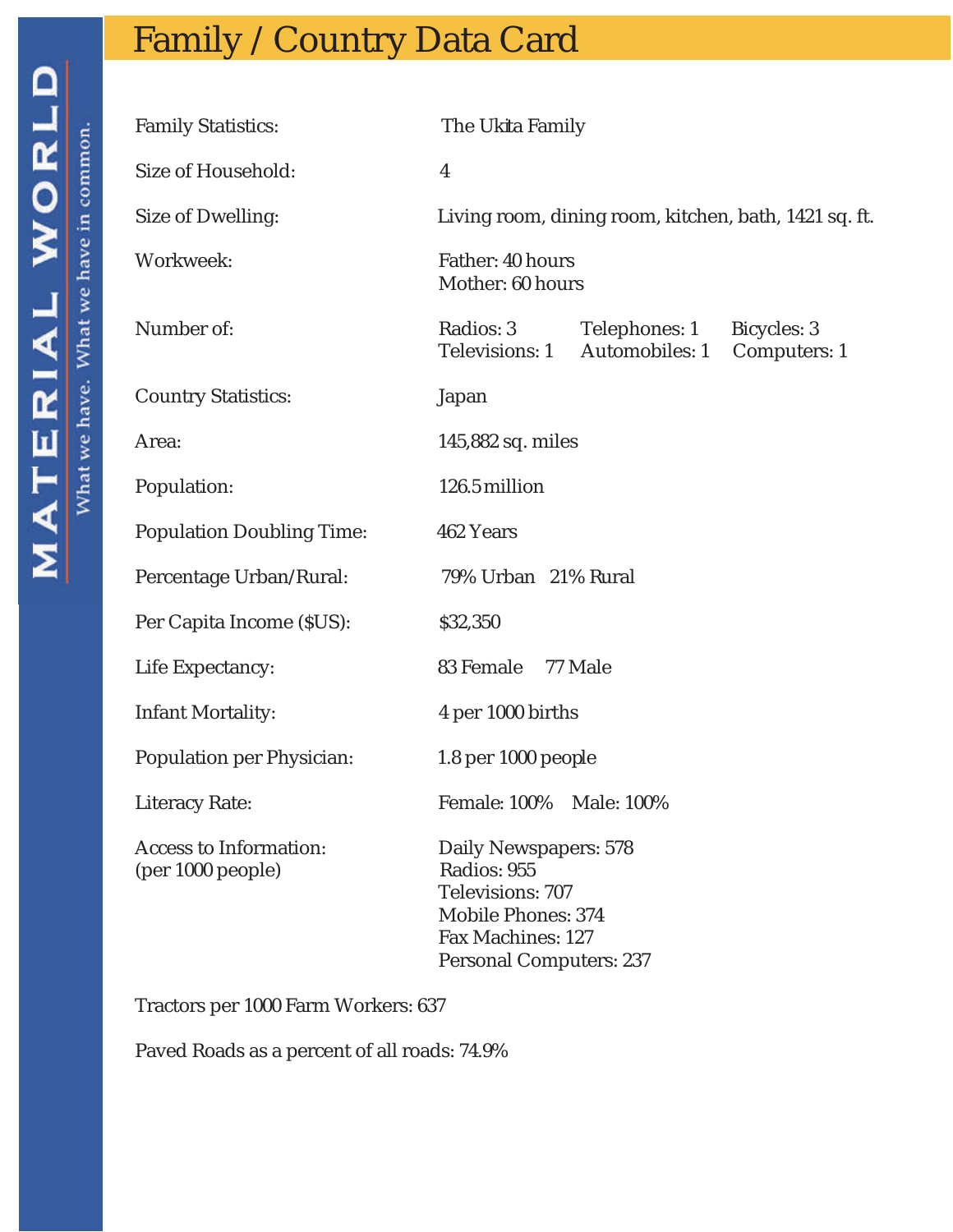<span id="page-15-0"></span>

| <b>Family Statistics:</b>                   | The Abdullah Family                                                                                                                                                   |  |
|---------------------------------------------|-----------------------------------------------------------------------------------------------------------------------------------------------------------------------|--|
| Country:                                    | Kuwait                                                                                                                                                                |  |
| Size of Household:                          | $\overline{7}$                                                                                                                                                        |  |
| Size of Dwelling:                           | 4 bedrooms, living room, sitting room, kitchen,<br>dining room, 4 bathrooms, servant's quarters, basement<br>with office, bar, and indoor swimming pool, 4850 sq. ft. |  |
| Workweek:                                   | Father: 50 hours<br>1st Daughter: 60 hours<br>2nd Daughter: 45 hours                                                                                                  |  |
| Number of:                                  | Radios: 4<br>Telephones: 5<br>Computers: 1<br>Automobiles: 4<br>VCRs: 2<br>Televisions 2                                                                              |  |
| <b>Country Statistics:</b>                  | Kuwait                                                                                                                                                                |  |
| Area:                                       | 6900 sq. miles                                                                                                                                                        |  |
| Population:                                 | 2 million                                                                                                                                                             |  |
| <b>Population Doubling Time:</b>            | 32 years                                                                                                                                                              |  |
| Percentage Urban/Rural:                     | 98% Urban 2% Rural                                                                                                                                                    |  |
| Per Capita Income (\$US):                   | \$17,535                                                                                                                                                              |  |
| Life Expectancy:                            | 79 Female 75 Male                                                                                                                                                     |  |
| Infant Mortality:                           | 10 per 1000 births                                                                                                                                                    |  |
| Population per Physician:                   | 1.9 per 1000 people                                                                                                                                                   |  |
| Literacy Rate:                              | Female: 78% Male: 83%                                                                                                                                                 |  |
| Access to Information:<br>(per 1000 people) | Daily newspapers: 374<br>Radios: 660<br>Televisions: 491<br>Mobile Phones: 138<br>Fax Machines: 28<br>Personal Computers: 105                                         |  |

Tractors per 1000 Farm Workers: 14

Paved Roads as a percent of all roads: 80.6%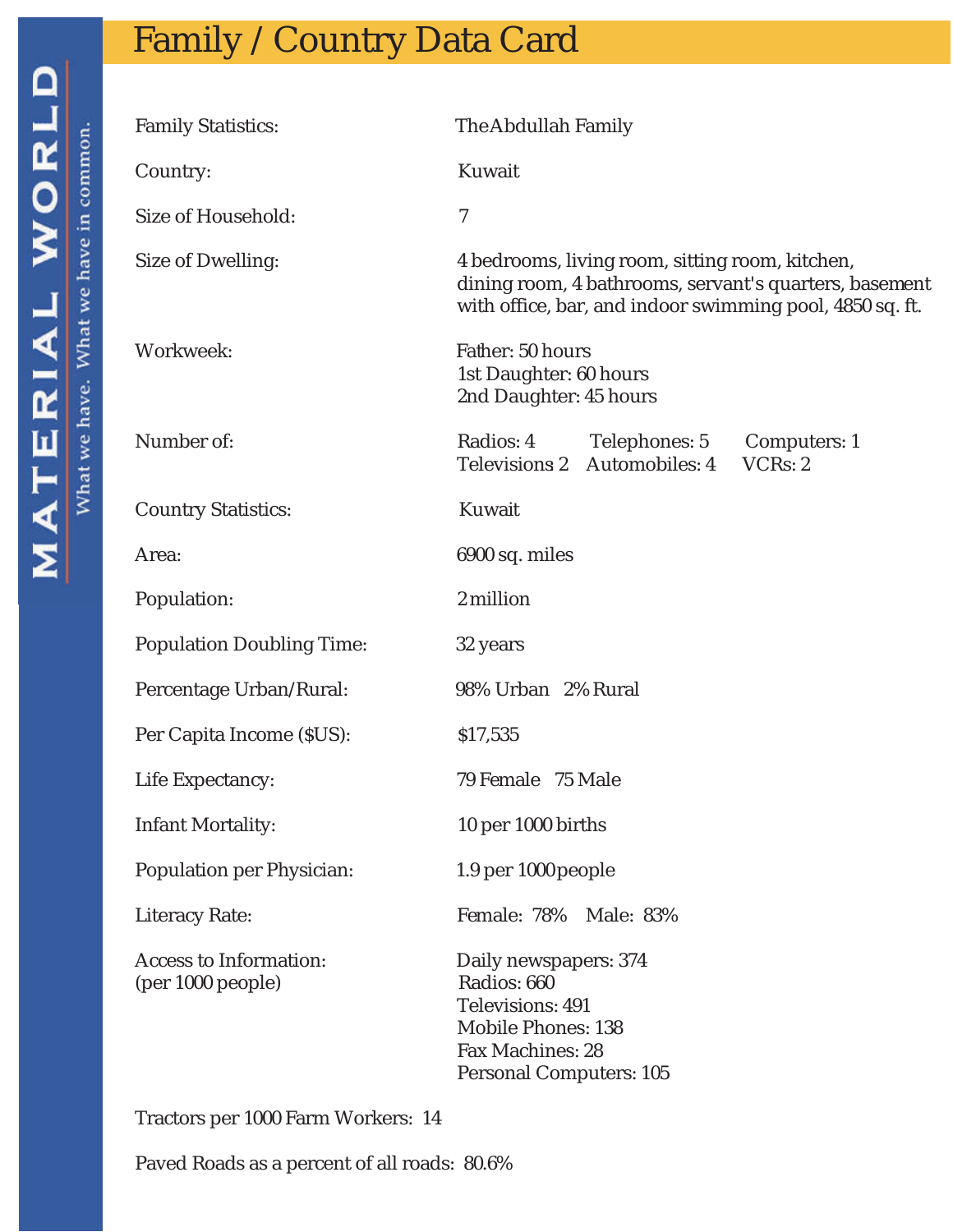<span id="page-16-0"></span>

| <b>Family Statistics:</b>                   | The Natomo Family                                                                                                     |
|---------------------------------------------|-----------------------------------------------------------------------------------------------------------------------|
| Country:                                    | Mali                                                                                                                  |
| Size of Household:                          | 11                                                                                                                    |
| Size of Dwelling:                           | 2 houses, one for each wife and family,<br>1st house (540 sq. ft.), 2nd house (450 sq. ft.)                           |
| Workweek:                                   | 112 hours father<br>112 hours both mothers, all inside home                                                           |
| Number of:                                  | Radios: 1<br>Telephones: 0<br>Bicycles: 1<br>Automobiles: 0<br>Televisions: 0                                         |
| <b>Country Statistics:</b>                  | Mali                                                                                                                  |
| Area:                                       | 479,000 sq. miles                                                                                                     |
| Population:                                 | 10.7 million                                                                                                          |
| <b>Population Doubling Time:</b>            | 22 Years                                                                                                              |
| Percentage Urban/Rural:                     | 30% Urban 70% Rural                                                                                                   |
| Per Capita Income (\$US):                   | \$250                                                                                                                 |
| Life Expectancy:                            | 57 Female<br>54 Male                                                                                                  |
| Infant Mortality:                           | 117 per 1000 births                                                                                                   |
| Population per physician:                   | .1 per 1000 people                                                                                                    |
| Literacy Rate:                              | Female 31% Male 46%                                                                                                   |
| Access to Information:<br>(per 1000 people) | Daily newspapers: 1<br>Radios: 54<br>Televisions: 12<br>Mobile Phones: 0<br>Fax Machines: NA<br>Personal Computers: 1 |

Tractors per 1000 Farm Workers: 1

Paved Roads as a percent of all roads: 12.1 %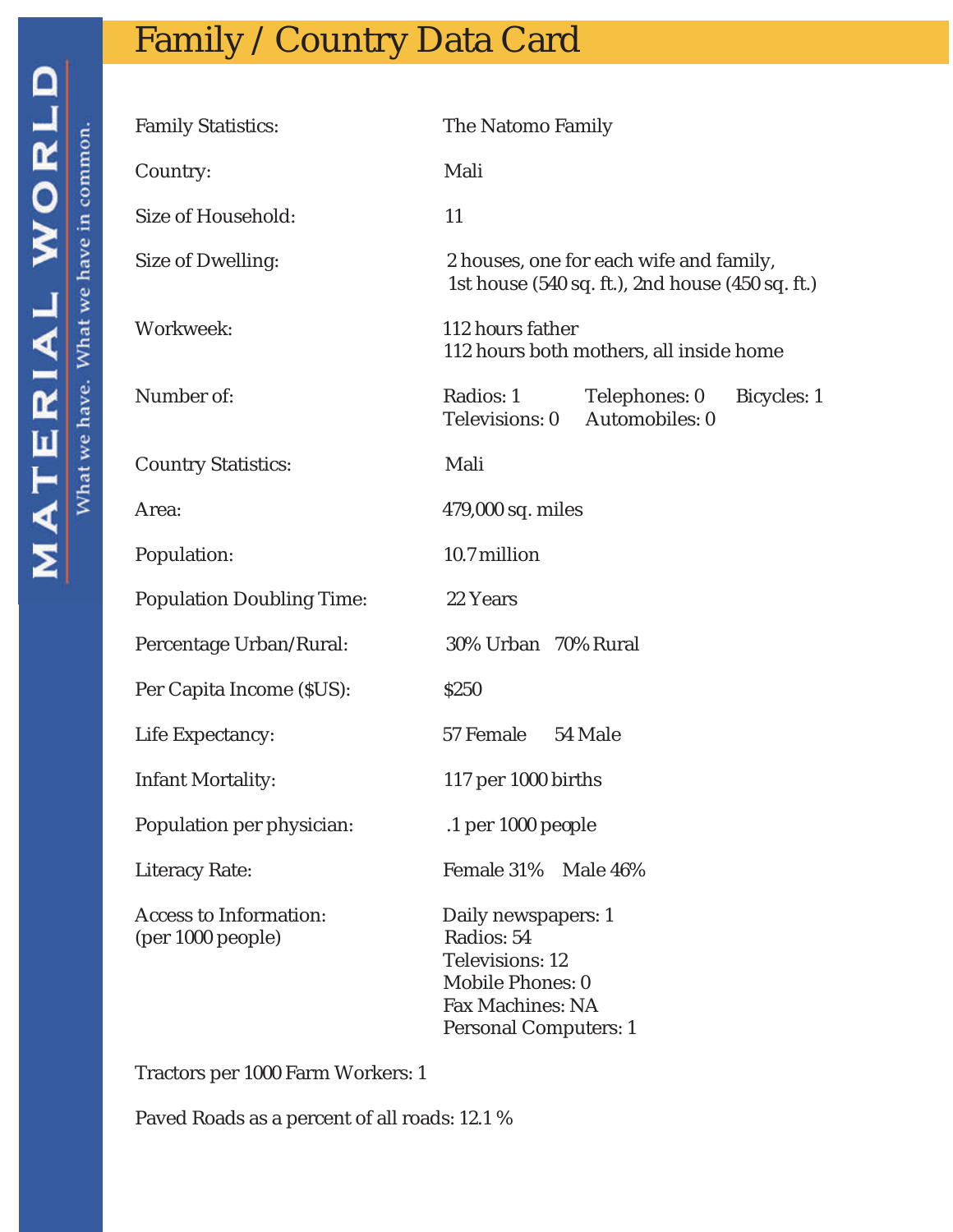<span id="page-17-0"></span>

| <b>Family Statistics:</b>                   | The Castillo Balderas Family                                                                                              |  |
|---------------------------------------------|---------------------------------------------------------------------------------------------------------------------------|--|
| Country:                                    | Mexico                                                                                                                    |  |
| Size of Household:                          | 6                                                                                                                         |  |
| Size of Dwelling:                           | 2 bedrooms, kitchen, living room, 700 sq. ft.                                                                             |  |
| Workweek:                                   | Father: 36 hours<br>Mother: 60 hours                                                                                      |  |
| Number of:                                  | VCR <sub>S</sub> : 1<br>Telephones: 0<br>Stereos: 2<br>Automobiles: 0<br>Televisions: 1                                   |  |
| <b>Country Statistics:</b>                  | Mexico                                                                                                                    |  |
| Area:                                       | 761,600 sq. miles                                                                                                         |  |
| Population:                                 | 100.3 million                                                                                                             |  |
| Population Doubling Time:                   | 36 years                                                                                                                  |  |
| Percentage Urban/Rural:                     | 74% Urban 26% Rural                                                                                                       |  |
| Per Capita Income (\$US):                   | \$4274                                                                                                                    |  |
| Life Expectancy:                            | 76 Female 70 Male                                                                                                         |  |
| Infant Mortality:                           | 30 per 1000 births                                                                                                        |  |
| Population per Physician:                   | 1.2 per 1000 people                                                                                                       |  |
| Literacy Rate:                              | Female: 89%<br>Male: 93%                                                                                                  |  |
| Access to Information:<br>(per 1000 people) | Daily Newspapers: 97<br>Radios: 325<br>Televisions: 261<br>Mobile Phones: 35<br>Fax Machines: 3<br>Personal Computers: 47 |  |

Tractors per 1000 Farm Workers: 20

Paved Roads as a percent of all roads: 29.7%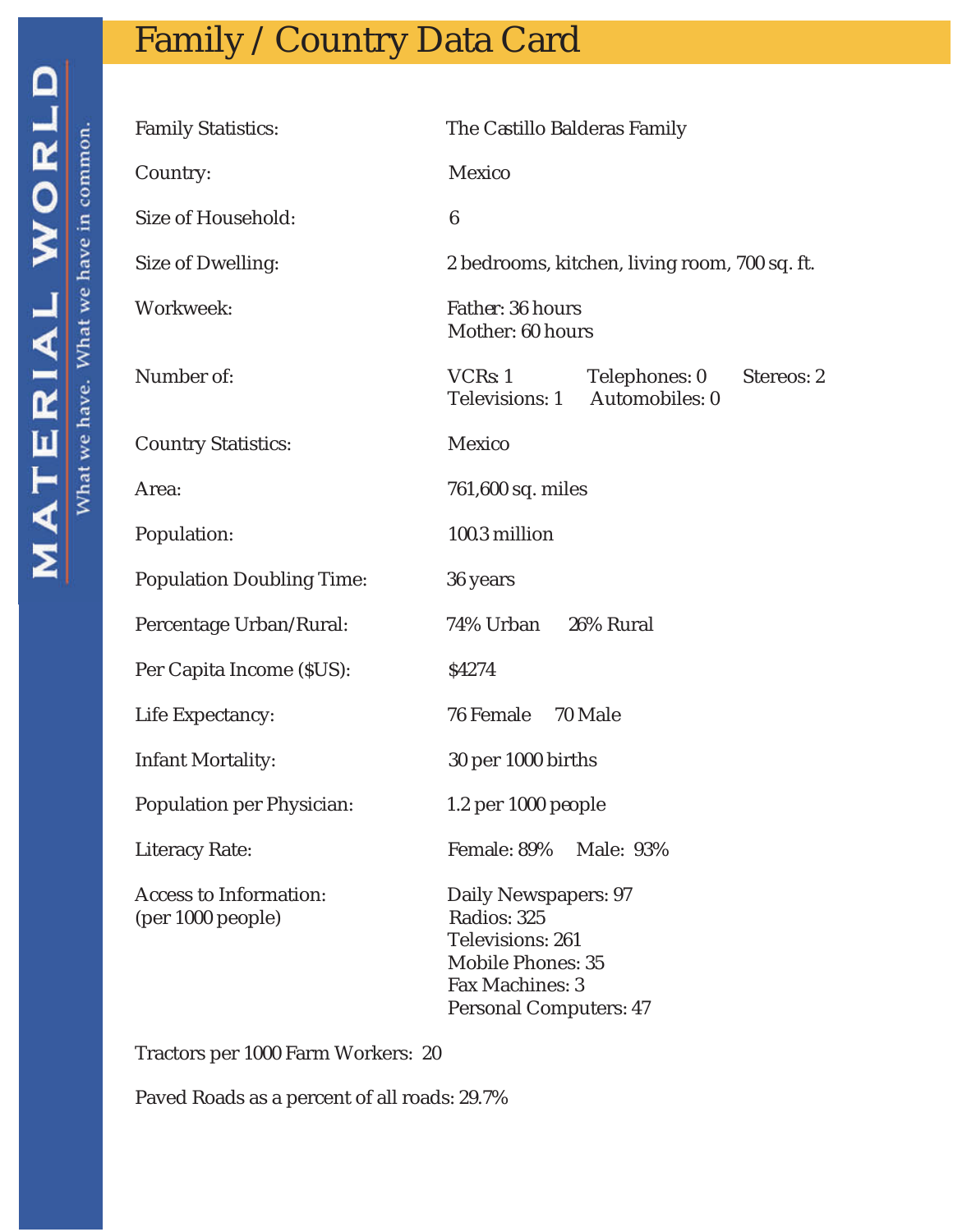<span id="page-18-0"></span>

| <b>Family Statistics:</b>                   | The Regzen Family                                                                                                                 |  |
|---------------------------------------------|-----------------------------------------------------------------------------------------------------------------------------------|--|
| Country:                                    | Mongolia                                                                                                                          |  |
| Size of Household:                          | $\overline{7}$                                                                                                                    |  |
| Size of Dwelling:                           | 1 room tent, 200 sq. ft.                                                                                                          |  |
| Workweek:                                   | Father: 50-60 hours, truck driver,<br>free lance construction worker<br>Mother: 64 hours, 40 at work plus 24 for housework        |  |
| Number of:                                  | Radios: 0<br>Telephones: 0<br>Automobiles: 0<br>Televisions: 1                                                                    |  |
| <b>Country Statistics:</b>                  | Mongolia                                                                                                                          |  |
| Area:                                       | 604,000 sq. miles                                                                                                                 |  |
| Population:                                 | 2.6 million                                                                                                                       |  |
| Population Doubling Time:                   | 50 years                                                                                                                          |  |
| Percentage Urban/Rural:                     | 64% Urban 36% Rural                                                                                                               |  |
| Per capita Income (\$US):                   | \$380                                                                                                                             |  |
| Life Expectancy:                            | 69 Female 66 Male                                                                                                                 |  |
| Infant Mortality:                           | 50 per 1000 births                                                                                                                |  |
| Population per Physician:                   | 2.6 per 1000 people                                                                                                               |  |
| Literacy Rate:                              | Female 51%<br><b>Male 72%</b>                                                                                                     |  |
| Access to Information:<br>(per 1000 people) | Daily Newspapers: 27<br>Radios: 151<br>Televisions: 63<br><b>Mobile Phones: 1</b><br>Fax Machines: 2.7<br>Personal Computers: 5.4 |  |

Tractors per 1000 Farm Workers: 21

Paved Roads as a percent of all roads: 3.4%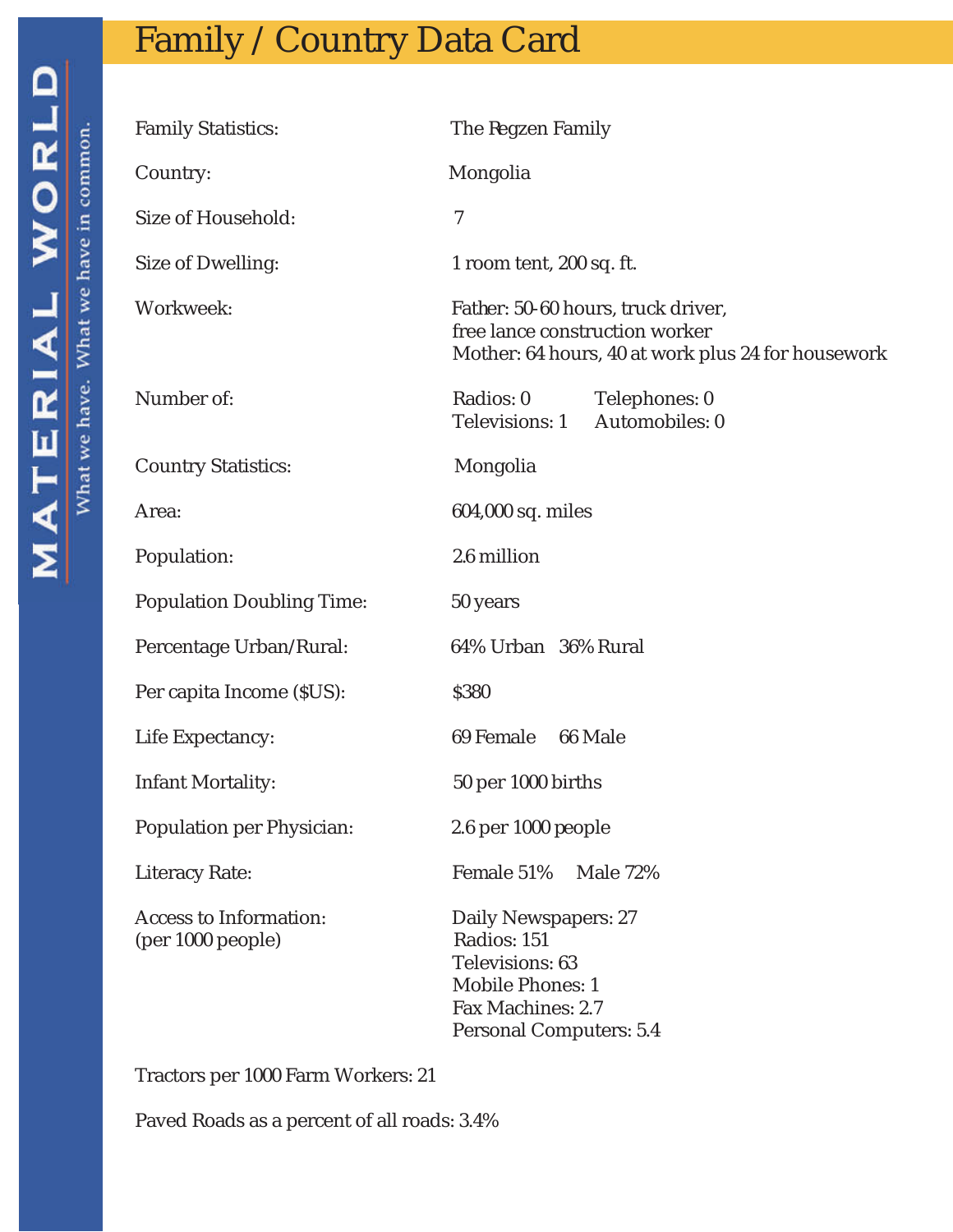<span id="page-19-0"></span>

| <b>Family Statistics:</b>                   | The Kuankaew Family                                                                                                               |
|---------------------------------------------|-----------------------------------------------------------------------------------------------------------------------------------|
| Country:                                    | Thailand                                                                                                                          |
| Size of Household:                          | 5                                                                                                                                 |
| Size of Dwelling:                           | 2 bedrooms, living room, basement kitchen, 728 sq. ft.                                                                            |
| Workweek:                                   | Adults: 42 hours (more during the harvest)                                                                                        |
| Number of:                                  | Radios: 1<br>Telephones: 0<br>Motorscooters: 1<br>Televisions: 1                                                                  |
| <b>Country Statistics:</b>                  | Thailand                                                                                                                          |
| Area:                                       | 198,500 sq. miles                                                                                                                 |
| Population:                                 | 61.2 million                                                                                                                      |
| <b>Population Doubling Time:</b>            | 70 Years                                                                                                                          |
| Percentage Urban/Rural:                     | 22% Urban 78% Rural                                                                                                               |
| Per Capita Income (\$US):                   | \$2160                                                                                                                            |
| Life Expectancy:                            | 73 Female 66 Male                                                                                                                 |
| Infant Mortality:                           | 29 per 1000 births                                                                                                                |
| Population per Physician:                   | .4 per 1000 people                                                                                                                |
| Literacy Rate:                              | Female 93% Male 97%                                                                                                               |
| Access to Information:<br>(per 1000 people) | Daily Newspapers: 63<br>Radios: 232<br>Televiions: 236<br><b>Mobile Phones: 32</b><br>Fax Machines: 2.5<br>Personal Computers: 22 |

Tractors per 1000 Farm Workers: 7

Paved Roads as a percent of all roads: 97.5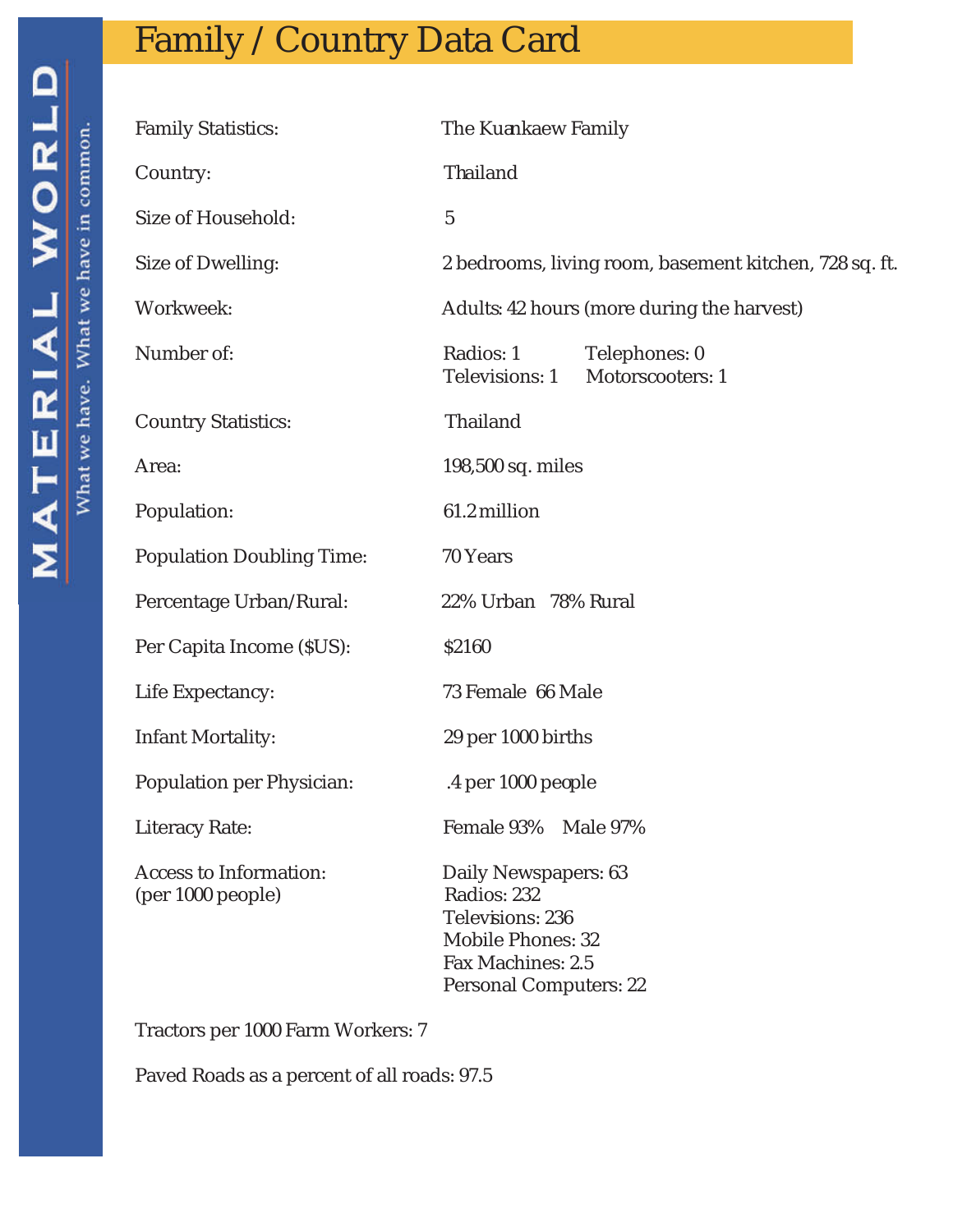<span id="page-20-0"></span>

| <b>Family Statistics:</b>                   | The Skeen Family                                                                                                               |  |
|---------------------------------------------|--------------------------------------------------------------------------------------------------------------------------------|--|
| Country:                                    | The United States of America                                                                                                   |  |
| Size of Household:                          | $\overline{4}$                                                                                                                 |  |
| Size of Dwelling:                           | 1600 sq. ft.                                                                                                                   |  |
| Workweek:                                   | Father: 40 hours<br>Mother: 20 hours, does not include housework                                                               |  |
| Number of:                                  | Radios: 3<br>Stereos: 3 Telephones: 5 Computer: 1                                                                              |  |
| <b>Country Statistics:</b>                  | The United States of America                                                                                                   |  |
| Area:                                       | 3,717,796 sq. miles                                                                                                            |  |
| Population:                                 | 275.6 million                                                                                                                  |  |
| <b>Population Doubling Time:</b>            | 120 years                                                                                                                      |  |
| Percentage Urban/Rural:                     | 77% Urban 23% Rural                                                                                                            |  |
| Per Capita Income (\$US):                   | \$29,240                                                                                                                       |  |
| Life Expectancy:                            | 81 Female 74 Male                                                                                                              |  |
| Infant Mortality:                           | 7 per 1000 births                                                                                                              |  |
| Population Per Physician:                   | 2.6 per 1000 people                                                                                                            |  |
| Literacy Rate:                              | Female: 97%<br>Male: 97%                                                                                                       |  |
| Access to Information:<br>(per 1000 people) | Daily newspapers: 215<br>Radios: 2146<br>Televisions: 847<br>Mobile Phones: 256<br>Fax Machines: 78<br>Personal Computers: 459 |  |

Tractors per 1000 Farm Workers: 1484

Paved Roads as a percent of all roads: 58.8%